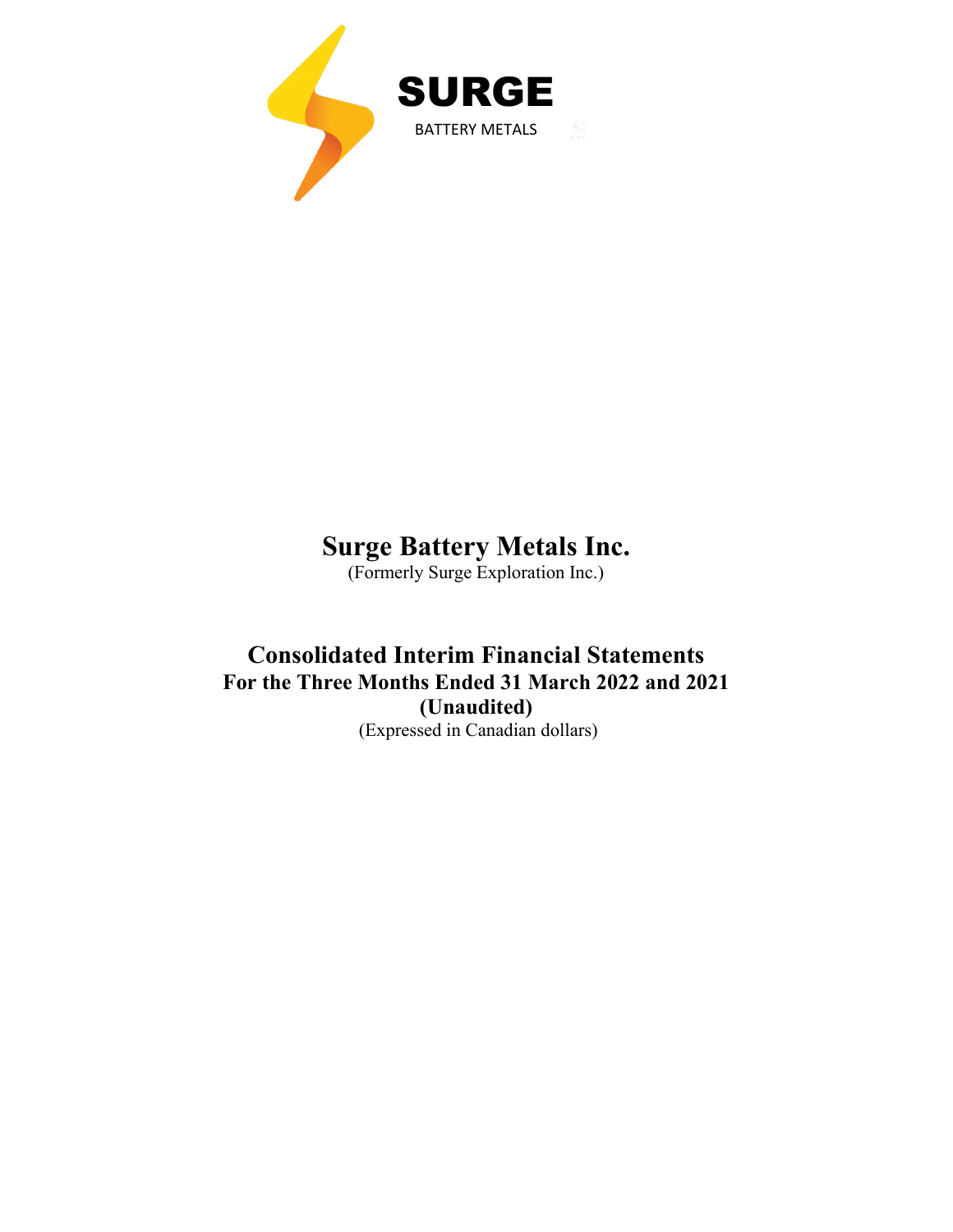#### **NOTICE OF NO AUDITOR REVIEW OF CONSOLIDATED INTERIM FINANCIAL STATEMENTS**

Under National Instrument 51-102, Part 4, subsection 4.3 (3) (a), if an auditor has not performed a review of the consolidated interim financial statements, they must be accompanied by a notice indicating that the financial statements have not been reviewed by an auditor.

The accompanying unaudited condensed consolidated interim financial statements of the Company have been prepared by and are the responsibility of the Company's management.

The Company's independent auditor has not performed a review of these financial statements in accordance with standards established by the Chartered Professional Accountants of Canada for a review of consolidated interim financial statements by an entity's auditor.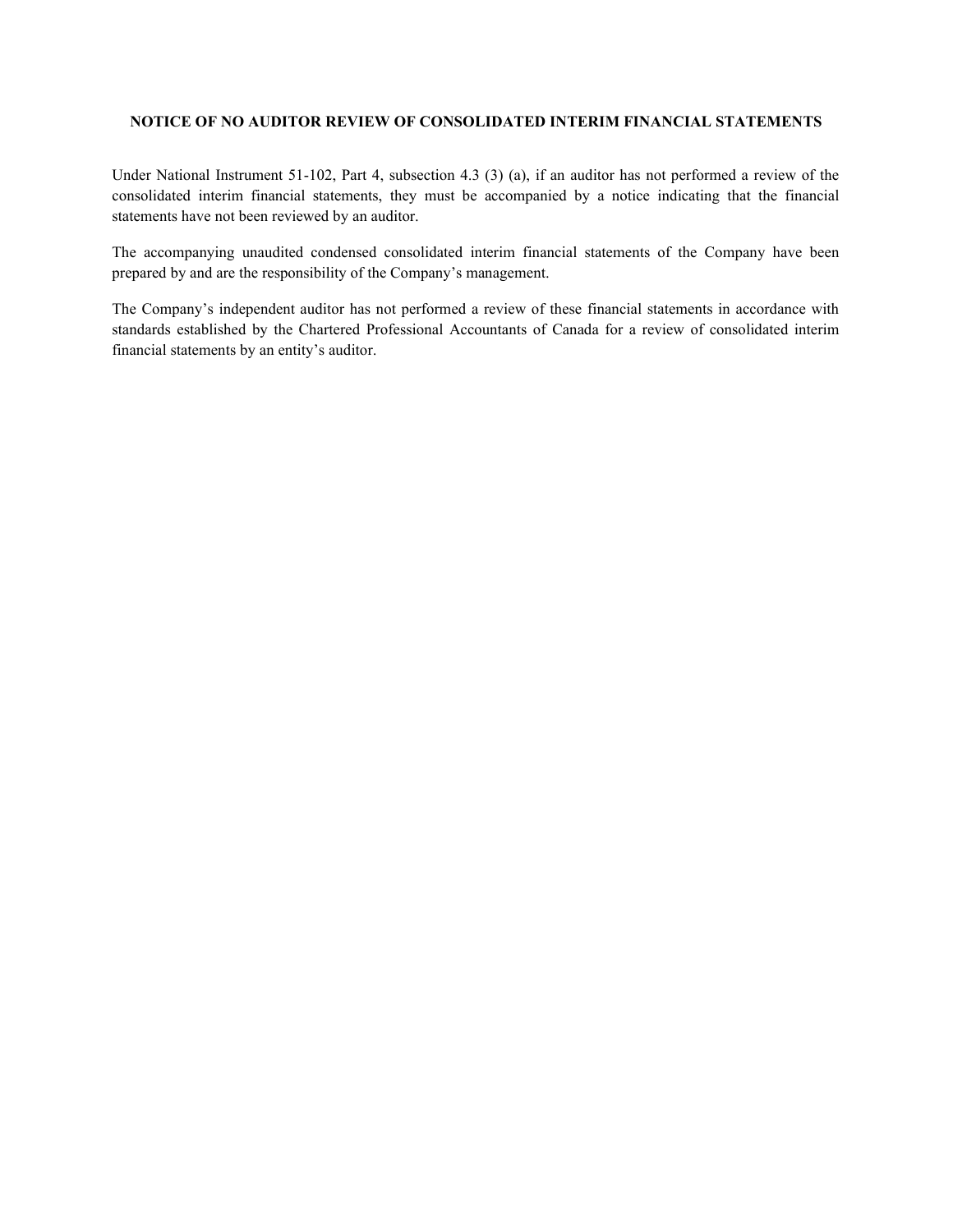## **Surge Battery Metals Inc.** (Formerly Surge Exploration Inc) **Consolidated Interim Statements of Financial Position As at 31 March 2022 and 31 December 2021 (Unaudited)**

(Expressed in Canadian dollars)

|                                                          |              | March 31,      | December 31,   |
|----------------------------------------------------------|--------------|----------------|----------------|
|                                                          | <b>Notes</b> | 2022           | 2021           |
|                                                          |              | \$             | \$             |
| <b>ASSETS</b>                                            |              |                |                |
| <b>Current assets</b>                                    |              |                |                |
| Cash                                                     | 5            | 3,390,592      | 3,969,954      |
| Amount receivable                                        | 6            | 17,105         | 12,090         |
| Prepaid expense                                          |              | 53,210         | 331,703        |
|                                                          |              | 3,460,907      | 4,313,747      |
| <b>Exploration and evaluation properties</b>             | 7            | 2,372,936      | 1,753,109      |
| <b>Total assets</b>                                      |              | 5,833,843      | 6,066,856      |
| <b>EQUITY AND LIABILITIES</b>                            |              |                |                |
| <b>Current liabilities</b><br><b>Accrued liabilities</b> |              | 8,375          |                |
| Trade and other payables                                 |              | 116,665        | 83,620         |
| Flow through premium liability                           |              | 179,861        | 179,861        |
| Due to related parties                                   |              | 13,349         |                |
|                                                          |              | 318,250        | 263,481        |
|                                                          |              |                |                |
| <b>Equity</b>                                            |              |                |                |
| Share capital                                            | 11           | 24,229,422     | 24,058,922     |
| Contributed surplus                                      | 11           | 3,619,947      | 3,266,627      |
| Deficit                                                  |              | (22, 333, 776) | (21, 522, 174) |
| <b>Total equity</b>                                      |              | 5,515,593      | 5,803,375      |
| <b>Total equity and liabilities</b>                      |              | 5,833,843      | 6,066,856      |

**Nature of operations and going concern** (Note 1), **Commitments and contingencies** (Note 17) and **Subsequent events** (Note 19)

### **APPROVED BY THE BOARD:**

*"Greg Reimer" "Gordon Jung"* Greg Reimer Gordon Jung

The accompanying notes are an integral part of these consolidated interim financial statements.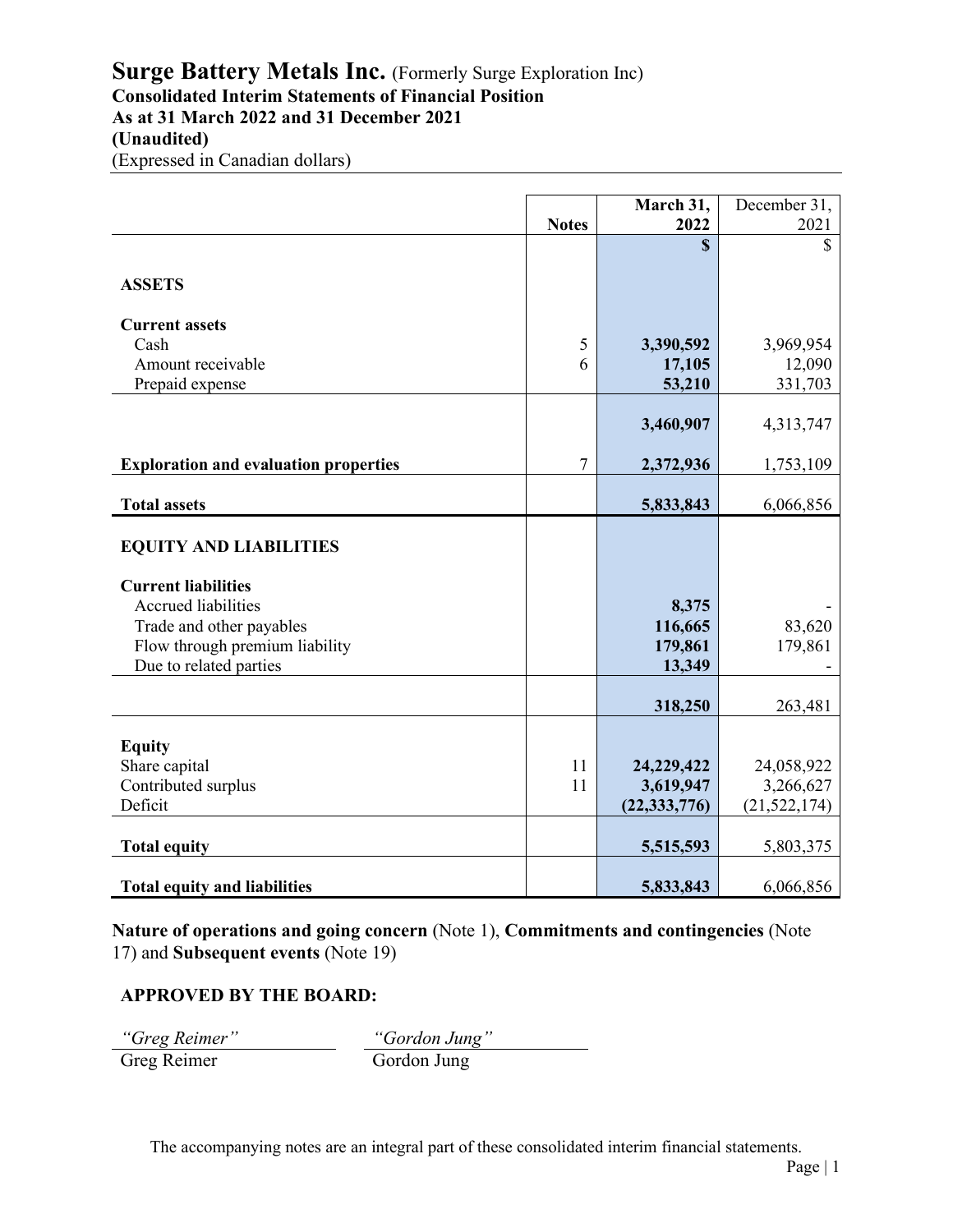## Surge Battery Metals Inc. (Formerly Surge Exploration Inc) **Consolidated Interim Statements of Loss and Comprehensive Loss For the three months ended 31 March 2022 and 2021 (Unaudited)**

(Expressed in Canadian dollars)

|                                              | <b>Notes</b> | 2022         | 2021       |
|----------------------------------------------|--------------|--------------|------------|
|                                              |              | $\mathbf{s}$ | \$         |
| <b>Administration expenses</b>               |              |              |            |
| Professional fees                            |              | 33,332       | 21,839     |
| Consulting                                   | 10           | 112,500      | 105,229    |
| Marketing and communications                 |              | 631,021      | 2,158      |
| Office expenses                              |              | 16,686       | 836        |
| Rent                                         |              | 4,500        | 4,500      |
| Share-based payments                         | 11           |              | 589,480    |
| Service charges                              |              | 462          | 479        |
| Transfer agent and regulatory fees           |              | 14,840       | 24,199     |
| Travel, lodging and food                     |              | 1,320        |            |
|                                              |              |              |            |
| Loss before other items                      |              | (814, 661)   | (748, 720) |
| Other income (expense)                       |              |              |            |
| Foreign exchange gain (loss)                 |              | 3,059        | 272        |
| Gain on write-off of accounts payable        |              |              | 84,962     |
| Gain from marketable securities              | 8            |              | 598,088    |
| Impairment marketable securities             | 8            |              |            |
|                                              |              |              |            |
| Net loss and comprehensive loss for the year |              | (811, 602)   | (65,398)   |
|                                              |              |              |            |
| Loss per share<br>Basic and diluted          | 12           | (0.009)      | (0.001)    |
|                                              |              |              |            |

The accompanying notes are an integral part of these consolidated interim financial statements.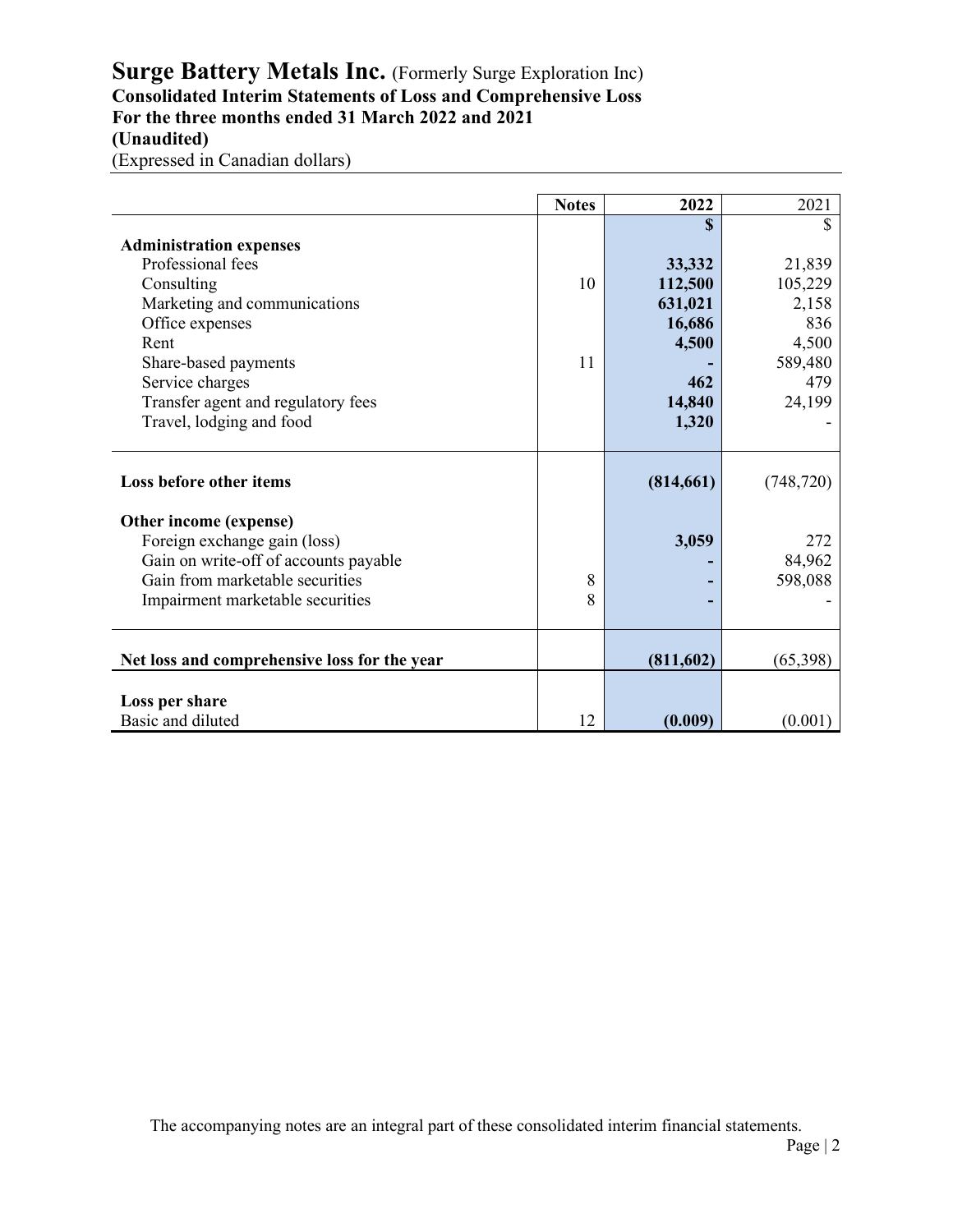## Surge Battery Metals Inc. (Formerly Surge Exploration Inc) **Consolidated Interim Statements of Cash Flows For the three months ended 31 March 2022 and 2021 (Unaudited)**

(Expressed in Canadian dollars)

|                                                    | <b>Notes</b> | 2022       | 2021       |
|----------------------------------------------------|--------------|------------|------------|
|                                                    |              |            | \$         |
| <b>OPERATING ACTIVITIES</b>                        |              |            |            |
| Loss for the year                                  |              | (811,602)  | (112, 277) |
| Adjustment for:                                    |              |            |            |
| Share warrants granted for mineral property        | 7, 11        | 353,320    |            |
| Shares issued for mineral property                 | 7, 11        | 170,500    |            |
| Impairment marketable securities                   | 8            |            | 22,750     |
| Changes in operating working capital:              |              |            |            |
| Decrease (increase) in amounts receivable          |              | (5,015)    | (4, 561)   |
| Decrease (increase) in prepaid expenses            |              | 278,493    |            |
| (Decrease) increase in trade and other payables    |              | 54,769     | 23,309     |
|                                                    |              |            |            |
|                                                    |              |            |            |
| Cash used in operating activities                  |              | 40,465     | (70, 779)  |
|                                                    |              |            |            |
| <b>INVESTING ACTIVITIES</b>                        |              |            |            |
| Exploration and evaluation properties expenditures | 7            | (619, 827) |            |
|                                                    |              |            |            |
|                                                    |              |            |            |
| Cash from in investing activities                  |              | (619, 827) |            |
|                                                    |              |            |            |
| Increase (decrease) in cash                        |              | (579,362)  | (70, 779)  |
| Cash, beginning of period                          |              | 3,969,954  | 104,489    |
|                                                    |              |            |            |
| Cash, end of period                                |              | 3,390,592  | 33,710     |

Supplemental cash flow information (Note 13)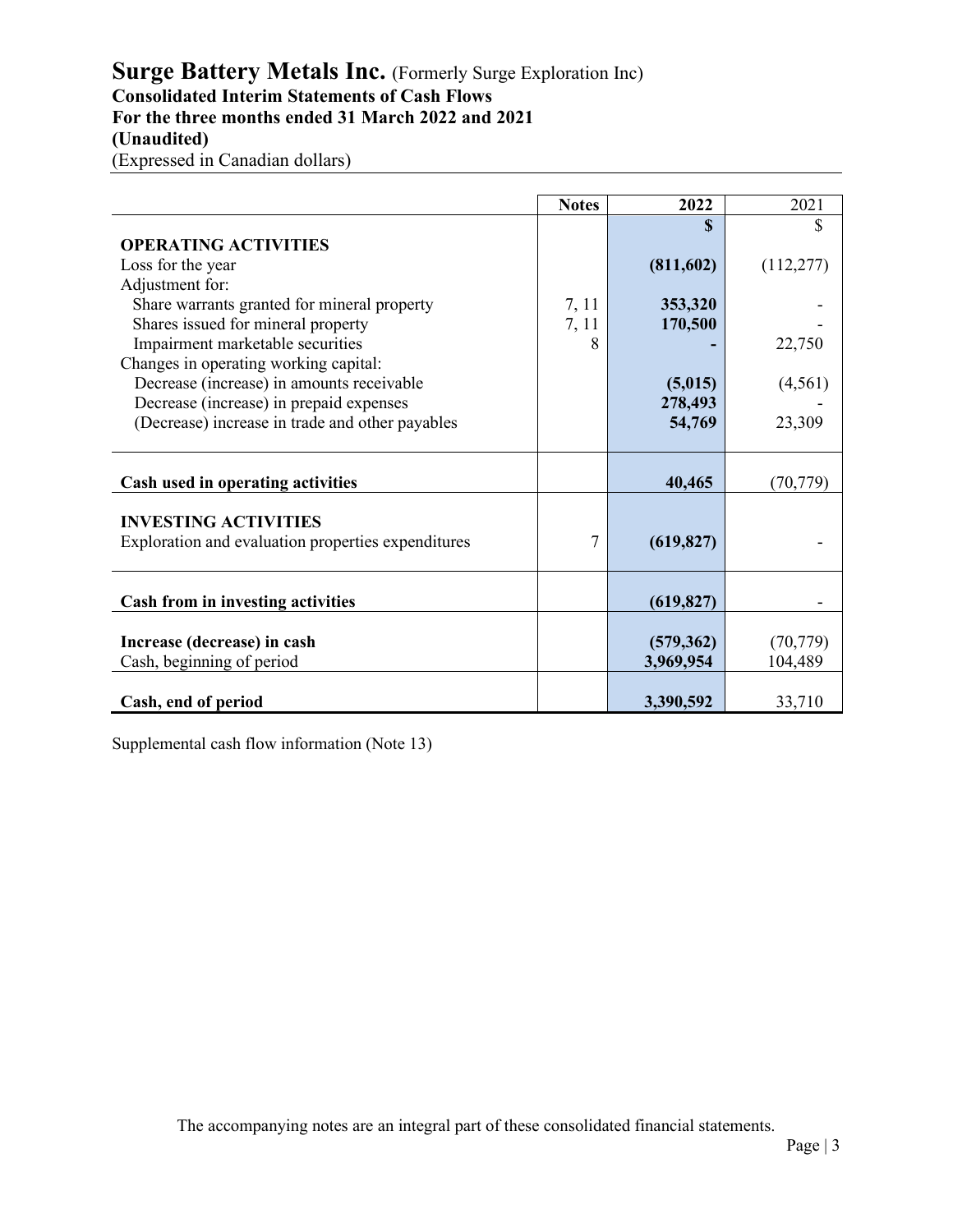## Surge Battery Metals Inc. (Formerly Surge Exploration Inc) **Consolidated Interim Statements of Changes in Equity (Deficiency) For the three months ended 31 March 2022 and year ended 31 December 2021 (Unaudited)**

(Expressed in Canadian dollars)

|                                                   | <b>Notes</b> | Number of<br>common<br>shares | Common<br>shares | <b>Contributed</b><br><b>Surplus</b> | Deficit        | <b>Total</b> |
|---------------------------------------------------|--------------|-------------------------------|------------------|--------------------------------------|----------------|--------------|
| <b>Balances, 31 December 2020</b>                 |              | 9,841,564                     | 17,574,829       | 1,718,331                            | (19,368,843)   | (75, 683)    |
|                                                   |              |                               |                  |                                      |                |              |
| Shares issued for cash                            | 11           | 40,000,000                    | 2,400,000        | -                                    |                | 2,400,000    |
| Shares issued for mineral properties              | 11           | 200,000                       | 16,000           |                                      |                | 16,000       |
| Share-based payments                              | 11           |                               |                  | 589,480                              |                | 589,480      |
| Share issue costs                                 | 7,11         | 3,950,000                     | (220, 588)       | 220,588                              |                |              |
| Net loss for the year                             | 11           |                               |                  |                                      | (65,398)       | (65,398)     |
| <b>Balances, 31 March 2021</b>                    |              | 53,991,564                    | 19,770,241       | 2,528,399                            | (19, 434, 241) | 2,864,399    |
| <b>Balances, 31 December 2021</b>                 |              | 94,505,820                    | 24,058,922       | 3,266,627                            | (21,522,174)   | 5,803,375    |
| Shares issued for services                        | 11           | 150,000                       | 40,500           |                                      |                | 40,500       |
| Shares and warrants issued for mineral properties | 7,11         | 1,000,000                     | 130,000          | 353,320                              |                | 483,320      |
| Net loss for the year                             |              |                               |                  |                                      | (789, 319)     | (789, 319)   |
| <b>Balances, 31 March 2022</b>                    |              | 95,655,820                    | 24,229,422       | 3,619,947                            | (22,311,493)   | 5,537,876    |

The accompanying notes are an integral part of these consolidated interim financial statements.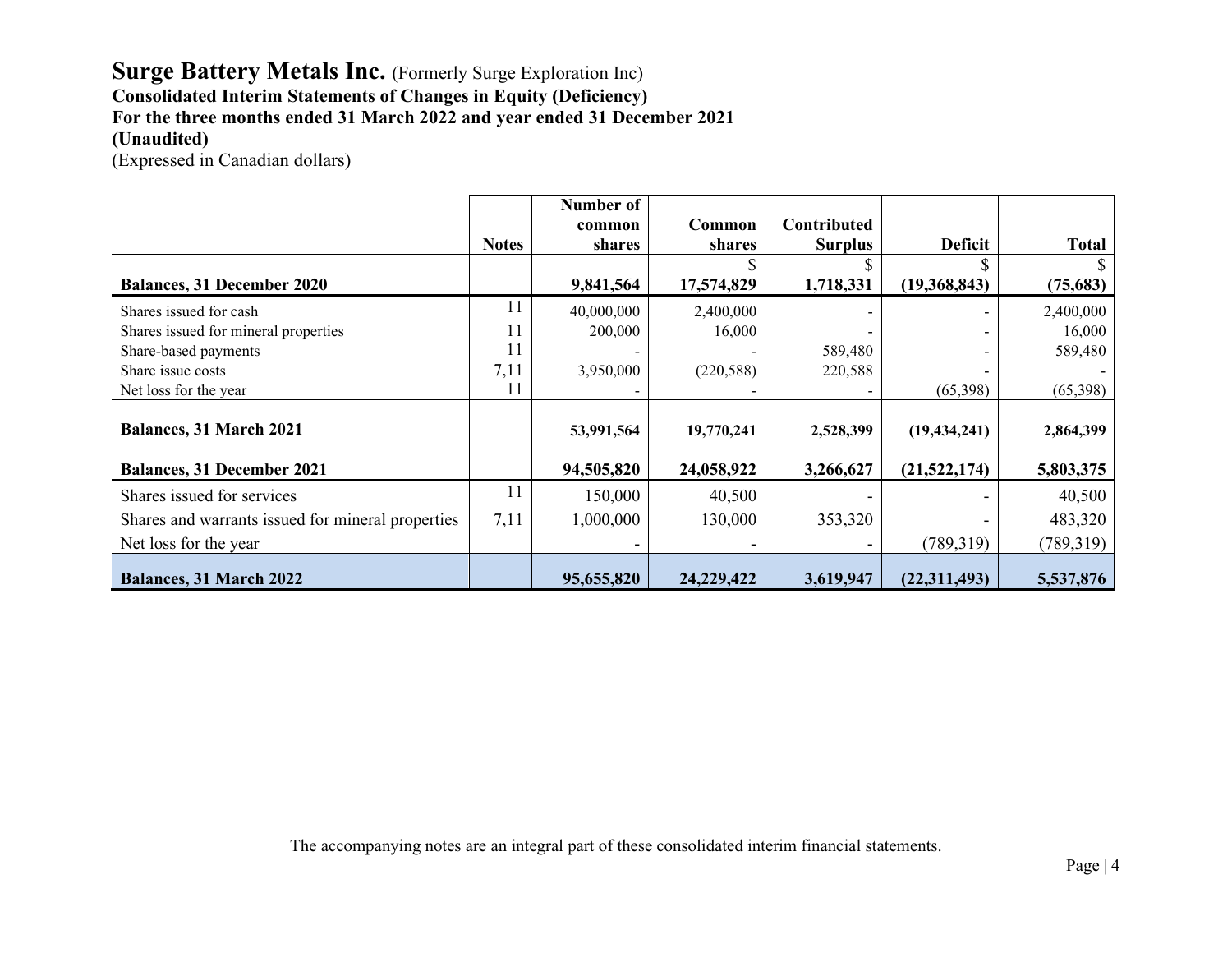### **1. NATURE OF OPERATIONS AND GOING CONCERN**

Surge Battery Metals Inc. (formerly Surge Exploration Inc.), ("Surge" or the "Company") was incorporated under the Company Act (British Columbia) on 19 June 1987 and continued to the jurisdiction of the Canada Business Corporation Act on 13 August 1997. The Company trades on the TSX Venture Exchange (the "Exchange") under symbol SUR. The Company is an exploration stage company engaged in the acquisition, exploration and development of mineral properties.

The address of the Company's corporate office and principal place of business is Suite 1220, 789 West Pender Street, Vancouver B.C., V6C 1H2.

On 25 May 2020, the Company consolidated its share capital on a one (1) new common share without par value for every ten (10) existing common shares without par value. No fractional shares were issued as a result of the consolidation. Instead, all fractional shares equal or greater to onehalf were rounded to the next whole share. The Company's outstanding options and warrants were adjusted on the same basis. Unless otherwise stated, the number of shares, options, warrants and the exercise prices of options and warrants presented in these consolidated interim financial statements have been adjusted to include the effect of this share consolidation.

On 15 March 2021, the Company changed its name to "Surge Battery Metals Inc.". The Company's shares started trading under the new name and new trading symbol "NILI ".

### **1.1 Going concern**

These consolidated interim financial statements have been prepared in accordance with International Financial Reporting Standards ("IFRS") applicable to a going concern, which assumes that the Company will be able to continue its operations and will be able to realize its assets and discharge its liabilities in the normal course of business for the foreseeable future. At 31 March 2022, the Company had cash of \$3,390,592 (31 December 2021: \$3,969,954) and incurred accumulated losses of \$22,333,776 (31 December 2021: \$21,522,174) since inception. Management cannot provide assurance that the Company will ultimately achieve profitable operations or raise additional debt and/or equity capital.

The Company is in the process of exploring its mineral property interests and has not yet determined whether they contain mineral reserves that are economically recoverable. The Company's continuing operations and the underlying value and recoverability of the carrying amounts for exploration and evaluation property interests and related deferred exploration and development costs are entirely dependent upon the discovery of economically recoverable mineral reserves, the ability of the Company to obtain the necessary financing to complete the exploration and development of its mineral property interests, and achievement of future profitable production from or proceeds from the disposition of its mineral property interests. These material uncertainties cast significant doubt upon the Company's ability to continue as a going concern.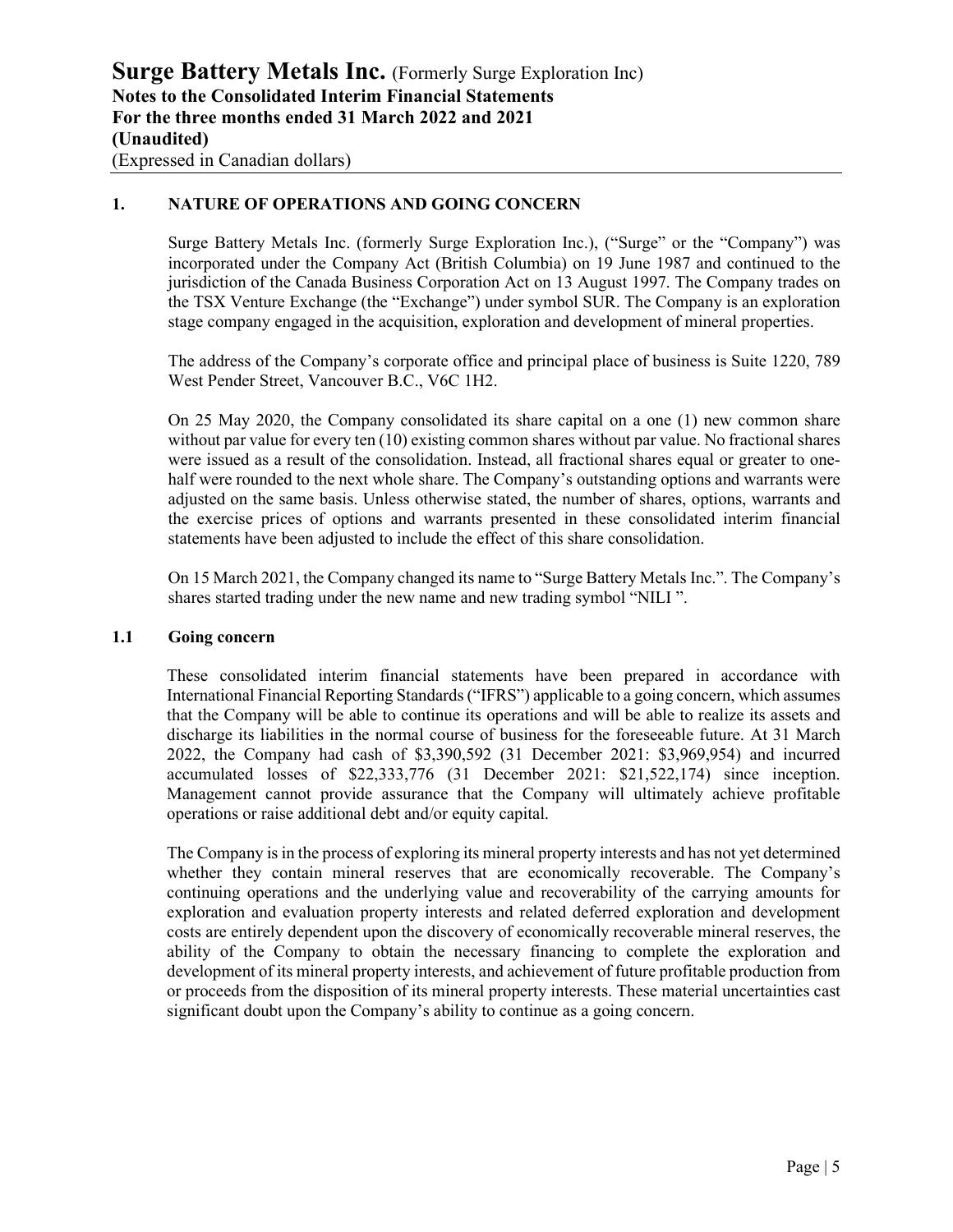### **1. NATURE OF OPERATIONS AND GOING CONCERN (CONTINUED)**

### **1.1 Going concern (continued)**

These consolidated interim financial statements do not include any additional adjustments to the recoverability and classification of certain recorded assets amounts, classification of certain liabilities and changes to the statement of loss and comprehensive loss that might be necessary if the Company was unable to continue as a going concern.

In March 2020, the World Health Organization declared a global pandemic known as COVID-19. This is causing significant financial market and social dislocation. This has also resulted in significant economic uncertainty and consequently, it is difficult to reliably measure the potential impact of this uncertainty on the Company's future financial results.

### **2. BASIS OF PREPARATION**

### **2.1 Basis of consolidation**

The consolidated interim financial statements include the financial statements of the Company and its subsidiaries as follows:

|                               |               | % Equity interest at |          |  |
|-------------------------------|---------------|----------------------|----------|--|
|                               | Country of    | 31 March             |          |  |
|                               | Incorporation | 2022                 | December |  |
| Name                          |               |                      | 2021     |  |
|                               |               |                      |          |  |
| Surge Battery Metals USA Inc. | USA           | 100%                 | 100%     |  |

Subsidiaries are those entities controlled by the Company. Control exists when the Company has the power, directly or indirectly, to govern the financial and operating policies of an entity so as to obtain benefits from its activities. The financial statements of the subsidiaries are included in the consolidated interim financial statements from the date that control is obtained to the date control ceases. All inter-company transactions, balances, income and expenses are eliminated in full upon consolidation.

#### **2.2 Basis of presentation**

The consolidated interim financial statements have been prepared on a historical cost basis except for certain financial instruments which are measured at fair value (Note 14).

The consolidated interim financial statements are presented in Canadian dollars, which is also the Company's functional currency, except where otherwise indicated and all values are rounded to the nearest dollar.

### **2. BASIS OF PREPARATION (CONTINUED)**

#### **2.3 Statement of compliance**

The consolidated interim financial statements of the Company have been prepared in accordance with International Accounting Standards ("IAS") 34, 'Interim Financial Reporting' using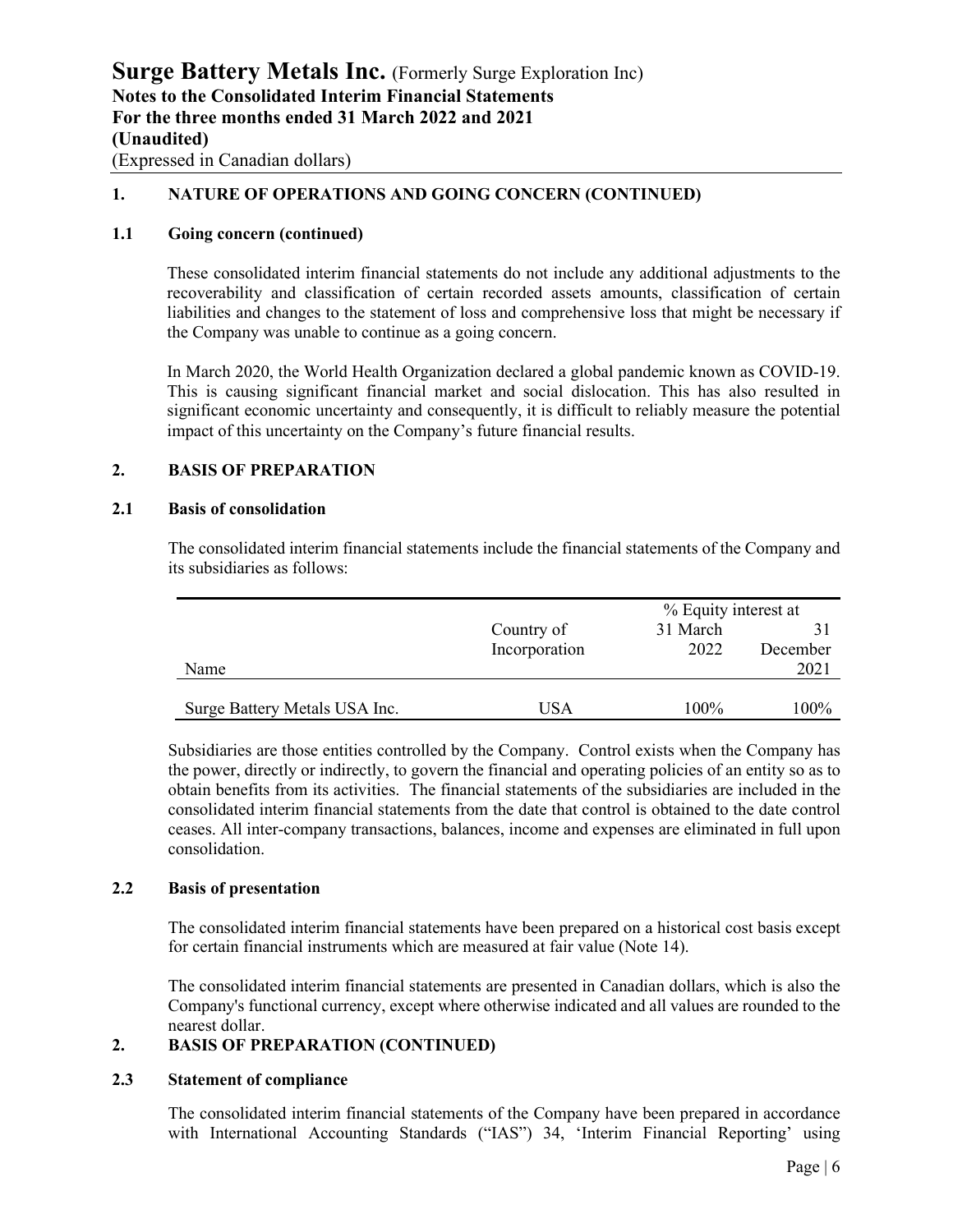accounting policies consistent with International Financial Reporting Standards ("IFRS") as issued by the International Accounting Standards Board ("IASB") and interpretations of the International Financial Reporting Interpretations Committee ("IFRIC").

### **3. SUMMARY OF SIGNIFICANT ACCOUNTING POLICIES**

### **3.1 Change in accounting policy**

The IASB issued a number of new and revised IASs, IFRSs, amendments and related IFRIC interpretations, which are effective for the Company's financial year beginning on 1 January 2020. For the purpose of preparing and presenting the consolidated financial statements, the Company has consistently adopted all these new standards for the year ended 31 December 2021.

#### *IFRS 3 – Definition of a Business*

In October 2018, the IASB issued amendments to IFRS 3, "Definition of a Business", which:

- Clarify that to be considered a business, an acquired set of activities and assets must include, at a minimum, an input and a substantive process that together significantly contribute to the ability to create outputs;
- Narrow the definitions of a business and of outputs by focusing on goods and services provided to customers and by removing the reference to an ability to reduce costs;
- Add guidance and illustrative examples to help entities assess whether a substantive process has been acquired;
- Remove the assessment of whether market participants are capable of replacing any missing inputs or processes and continuing to produce outputs; and
- Add an option concentration test that permits a simplified assessment of whether an acquired set of activities and assets is not a business.

The amendments are effective for business combinations for which the acquisition date is on or after the beginning of the first annual reporting period beginning on or after January 1, 2020, and to asset acquisitions that occurred on or after the beginning of that period. The Company adopted IFRS 3 with no material impact on the financial statements.

#### **3.2 Foreign currency transactions**

At the transaction date, each asset, liability, revenue and expense denominated in a foreign currency is translated into Canadian dollars by the use of the exchange rate in effect on that date. At the yearend date, unsettled monetary assets and liabilities are translated into Canadian dollars by using the exchange rate in effect at the year-end date and the related translation differences are recognized in net loss.

Non-monetary assets and liabilities that are measured at historical cost are translated into Canadian dollars by using the exchange rate in effect at the date of the initial transaction and are not subsequently restated.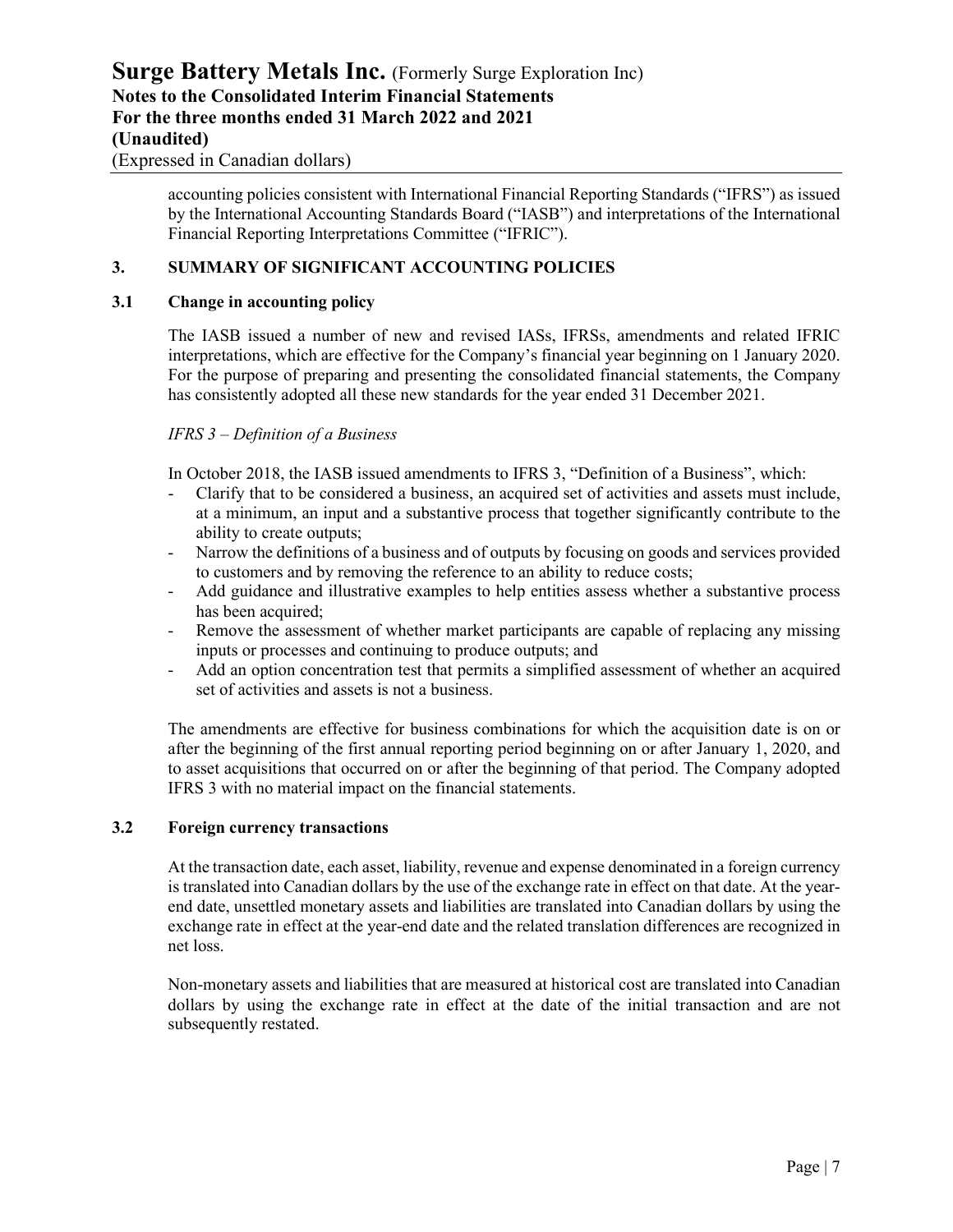### **3. SUMMARY OF SIGNIFICANT ACCOUNTING POLICIES (CONTINUED)**

### **3.3 Exploration and evaluation properties**

Following the acquisition of a legal right to explore a property, all direct costs related to the acquisition of the property are capitalized until the property to which they relate is placed into production, sold, allowed to lapse or abandoned. Mineral property acquisition costs include cash consideration and the fair market value of common shares issued for mineral property interests based on the trading price of the shares. These costs will be amortized over the estimated life of the property following commencement of commercial production, or written off if the property is sold, allowed to lapse or abandoned. Once commercial production has commenced, the net costs of the applicable property, will be charged to operations using the unit-of-production method based on reserves. Proceeds received from the sale of any interest in a property are first credited against the carrying value of the property, with any excess included in the statement of comprehensive loss for the period. On an ongoing basis, the Company evaluates each property based on results to date to determine the nature of exploration work that is warranted in the future. Impairment may occur in the carrying value of mineral interests when one of the following conditions exists:

- i) The Company's work program on a property has significantly changed, so that previously identified resource targets or work programs are no longer being pursued;
- ii) Exploration results are not promising and no more work is being planned in the foreseeable future; or
- iii) The remaining lease terms are insufficient to conduct necessary studies or exploration work.

Once impairment has been determined, the carrying value will be written-down to net recoverable amount. When the carrying value of the property exceeds its recoverable amount, which is the higher of the asset's fair value less costs to sell and value in use, the asset is written down accordingly. As a result, the direct costs related to the acquisition of mineral property interests in excess of estimated recoveries are written off to impairment of exploration and evaluation properties in the statement of comprehensive loss.

The Company may occasionally enter into property option agreements, whereby the Company will transfer part of a mineral interest, as consideration for the incurring of certain exploration and evaluation expenditures by the optionee which would otherwise have been undertaken by the Company. The Company does not record any expenditures made by the optionee on its behalf. Any cash consideration received from the agreement is credited against the costs previously capitalized to the property, with any excess cash accounted for as a gain on disposal.

### **3.4 Impairment of long-lived assets**

The recoverability of long-lived assets is assessed when an event occurs that indicates impairment. Recoverability is based on factors such as future asset utilization and the future discounted cash flows expected to result from the use or sale of the related assets. An impairment loss is recognized in the period when it is determined that the carrying amount of the asset will not be recoverable. At that time, the carrying amount is written down to the recoverable amount, which equals the higher of fair value less costs to sell and value in use. Impairment losses are recognized in profit or loss.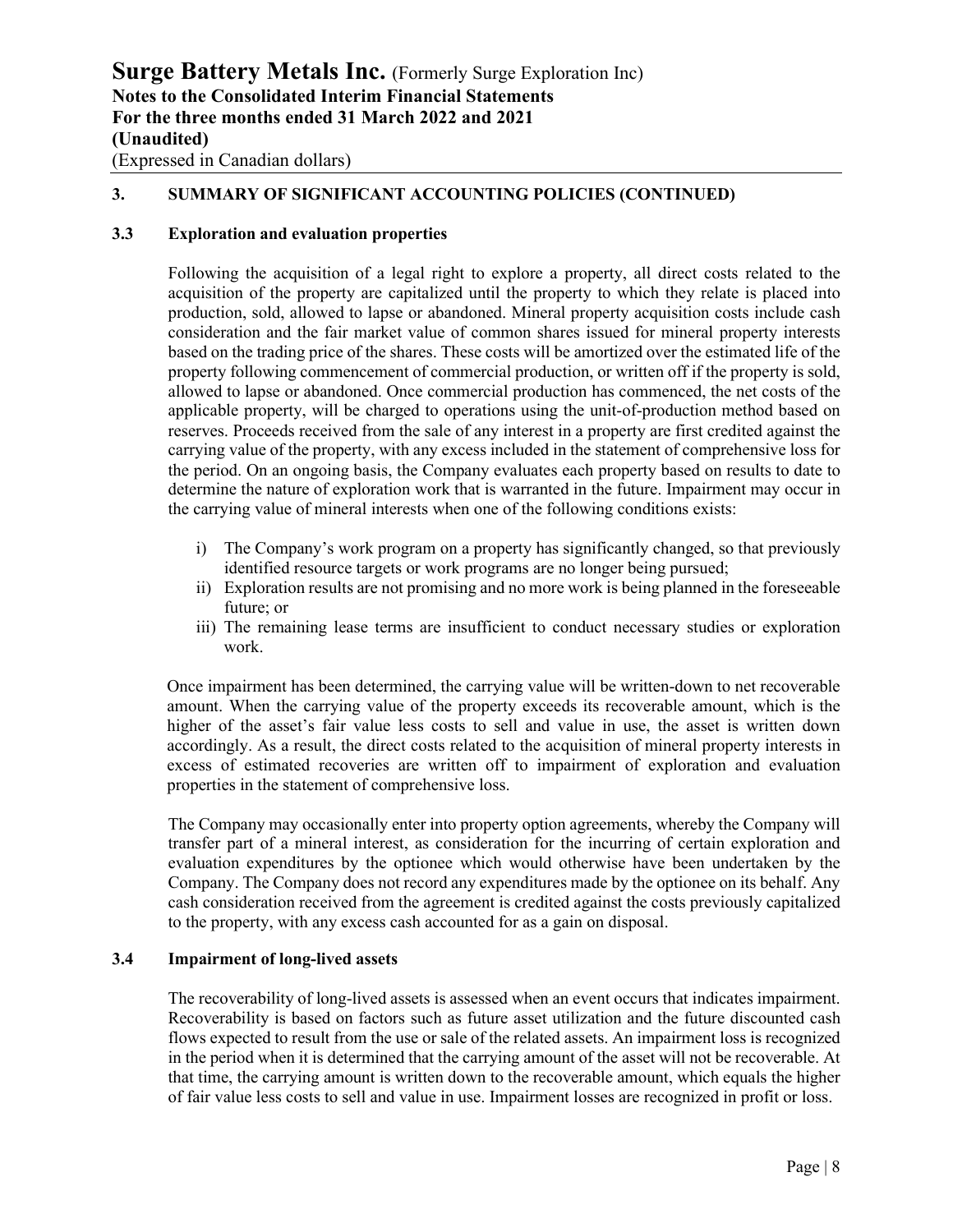### **3. SUMMARY OF SIGNIFICANT ACCOUNTING POLICIES (CONTINUED)**

### **3.4 Impairment of long-lived assets (continued)**

An assessment is made at each reporting date as to whether there is any indication that previously recognized impairment losses may no longer exist or may have decreased. If such indication exists, the recoverable amount is estimated. A previously recognized impairment loss is reversed only if there has been a change in the estimates used to determine the asset's recoverable amount. An impairment loss is reversed only to the extent that the asset's carrying amount does not exceed the carrying amount that would have been determined, net of depreciation, if no impairment loss had been recognized.

#### **3.5 Property and equipment**

#### *Recognition and measurement*

On initial recognition, property and equipment are valued at cost, being the purchase price and directly attributable costs of acquisition or construction required to bring the asset to the location and condition necessary to be capable of operating in the manner intended by the Company, including appropriate borrowing costs and the estimated present value of any future unavoidable costs of dismantling and removing items. Any corresponding liabilities are recorded as provisions.

Property and equipment are subsequently measured at cost less accumulated amortization, less any accumulated impairment losses, with the exception of land which is not amortized.

When major components of an item of equipment have different useful lives, they are accounted for as separate items of equipment.

#### *Subsequent costs*

The cost of replacing part of an item of property or equipment is recognized in the carrying amount of the item if it is probable that the future economic benefits embodied within the part will flow to the Company and its cost can be measured reliably. The carrying amount of the replaced part is derecognized. The costs of the day-to-day servicing of equipment are recognized in profit or loss as incurred.

#### *Major maintenance and repairs*

Maintenance and repair costs are included in the asset's carrying amount or recognized as a separate asset, as appropriate, only when it is probable that the future economic benefits associated with the item will flow to the Company and the cost of the item can be measured reliably. All other repairs and maintenance are charged to profit or loss during the financial year in which they are incurred.

#### *Gains and losses*

Gains and losses on disposal of property or equipment are determined by comparing the proceeds from disposal with the carrying amount and are recognized on a net basis within other income in profit or loss.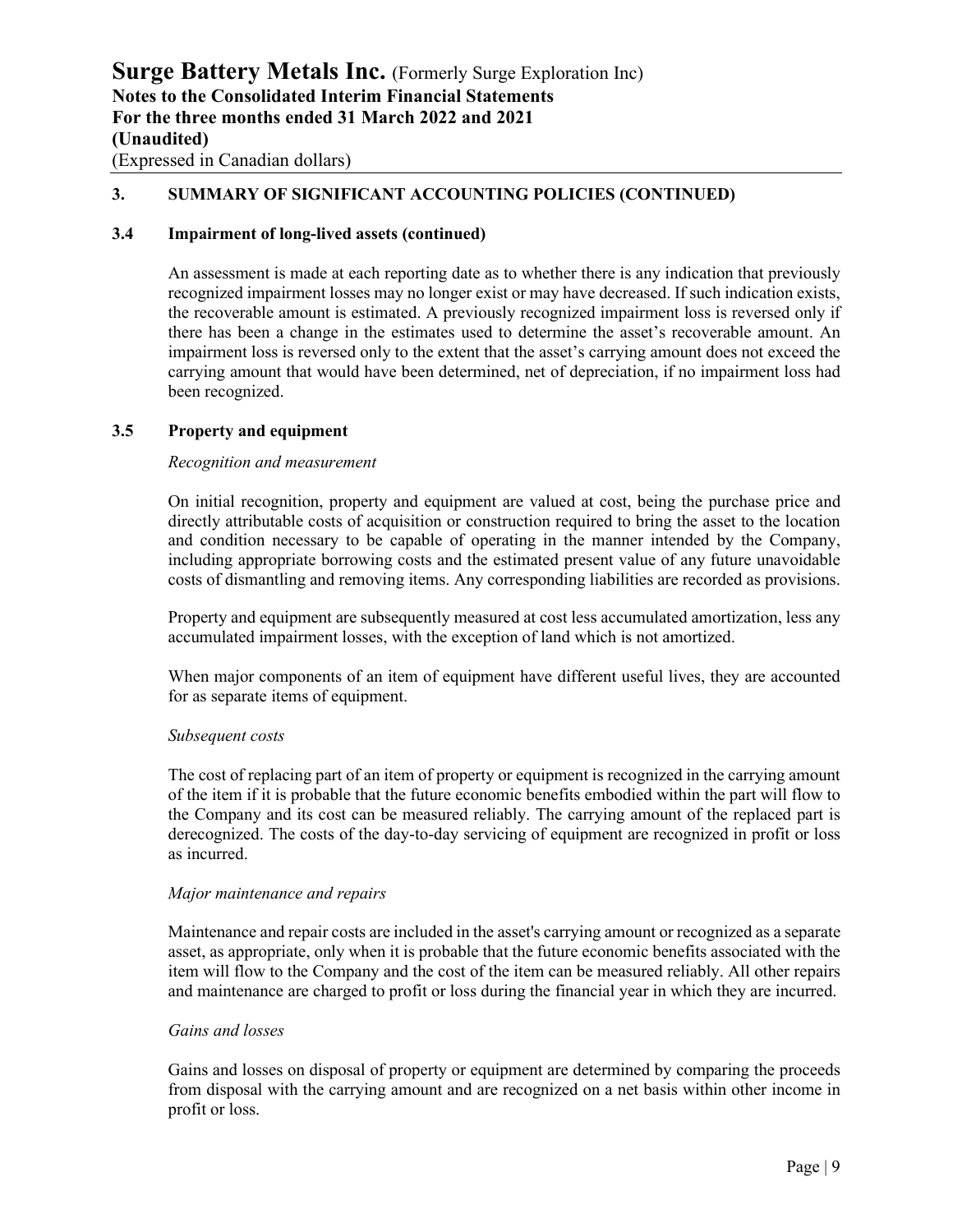### **3. SUMMARY OF SIGNIFICANT ACCOUNTING POLICIES (CONTINUED)**

### **3.5 Property and equipment (continued)**

#### *Amortization*

Property and equipment are amortized over their estimated useful lives.

Amortization methods, useful lives and residual values are reviewed at each financial year end and adjusted if appropriate.

#### **3.6 Financial instruments**

At initial recognition, financial assets are classified and subsequently measured at amortized cost, fair value through other comprehensive income ("FVTOCI") or fair value through profit or loss ("FVTPL"). Financial assets are recognized initially at fair value, unless they are trade receivables that do not contain a significant financing component in accordance with IFRS 15, which shall be measured at their transaction price. The subsequent measurement of financial assets depends on their classification based on both the Company's business model for managing the financial assets and the contractual cash flow characteristics of the financial assets as follows:

#### *Financial Assets at Amortized Cost*

The financial asset is subsequently measured at amortized cost if the financial asset is held within a business model whose objective is to hold the financial assets in order to collect contractual cash flows and the contractual terms of the financial asset give rise on specified dates to cash flows that are solely payments of principal and interest on the principal amount outstanding. Such assets are carried at amortized cost using the effective interest method. Gains and losses are recognized in profit or loss when the financial assets are derecognized or impaired, as well as through the amortization process. Transaction costs are included in the initial carrying amount of the asset.

### *Financial Assets at FVTOCI*

The financial asset is subsequently measured at FVTOCI if the financial asset is held within a business model whose objectives are achieved by both collecting contractual cash flows and selling financial assets and the contractual terms of the financial asset give rise on specified dates to cash flows that are solely payments of principal and interest on principal amount outstanding or if an irrevocable election was made for certain equity instruments at initial recognition. After initial recognition, the financial assets are measured at fair value with gains or losses recognized within other comprehensive income. Dividends are recognised as income in profit or loss unless the dividend clearly represents a recovery of part of the cost of the investment. Other net gains and losses are recognised in OCI and are never reclassified to profit or loss. Transaction costs are included in the initial carrying amount of the asset.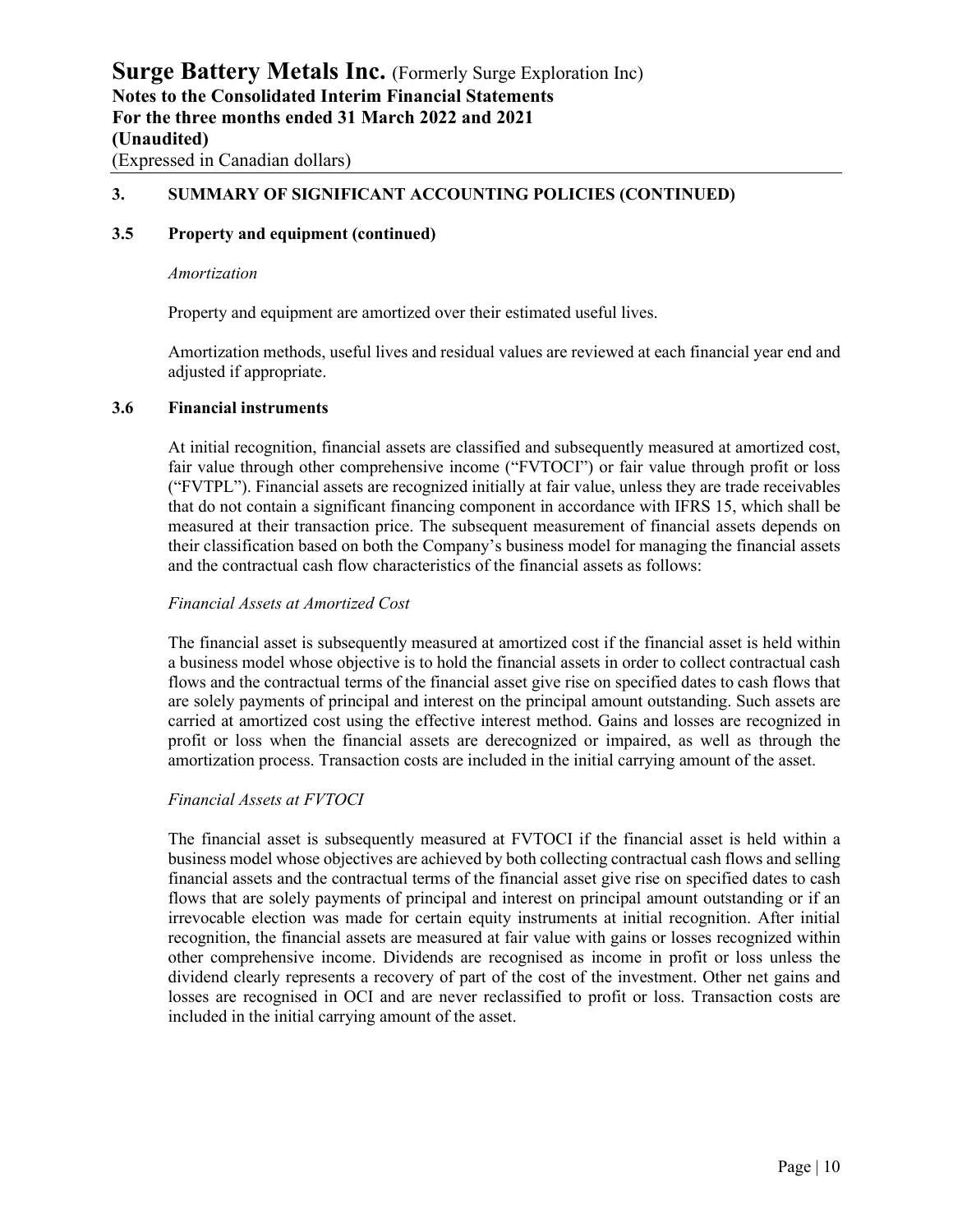### **3. SUMMARY OF SIGNIFICANT ACCOUNTING POLICIES (CONTINUED)**

#### **3.6 Financial instruments (continued)**

*Financial Assets at FVTPL*

A financial asset shall be measured at FVTPL if it is not measured at amortized cost or at FVTOCI. If the financial asset that would otherwise be measured at FVTPL is not acquired or incurred principally for the purpose of selling or repurchasing it in the near term, not part of a portfolio of identified financial instruments that are managed together and for which there is evidence of a recent actual pattern of short-term profit-taking or a derivative, the Company may make an irrevocable election at initial recognition to present subsequent fair value changes of the equity instrument in OCI. Transaction costs associated with financial assets at FVTPL are expensed as incurred. These assets are carried at fair value with gains or losses recognized in profit or loss. Cash is included in this category of financial assets.

#### *Derivatives designed as hedging instruments in an effective hedge*

The Company does not hold or have any exposure to derivative instruments.

#### **3.7 Impairment of financial assets**

The Company shall recognize a loss allowance for expected credit losses on financial assets measured at amortized cost or FVTOCI, a lease receivable, a contract asset or a loan commitment. If the credit risk on the financial instrument has increased significantly since initial recognition, the loss allowance shall be measured at an amount equal to the lifetime expected credit losses, otherwise, it shall be measured at an amount equal to the 12-month expected credit losses.

#### **3.8 Financial liabilities**

At initial recognition, financial liabilities are classified as financial liabilities measured at amortized cost unless they are financial liabilities at FVTPL (including derivatives that are liabilities). Financial liabilities are recognized initially at fair value. Transaction costs directly attributable to the issue of a financial liability are included in the initial carrying value of financial liabilities if they are not measured at FVTPL. The subsequent measurement of financial liabilities depends on their classification, as follows:

#### *Financial liabilities measured at amortized cost*

Financial liabilities are initially recognized at fair value, net of transaction costs. After initial recognition, other financial liabilities are subsequently measured at amortized cost using the effective interest method. Amortized cost is calculated by taking into account any issue costs, and any discount or premium on settlement. Gains and losses arising on the repurchase, settlement or cancellation of liabilities are recognized respectively in interest, other revenues and finance costs. Trade and other payables are included in this category of financial liabilities.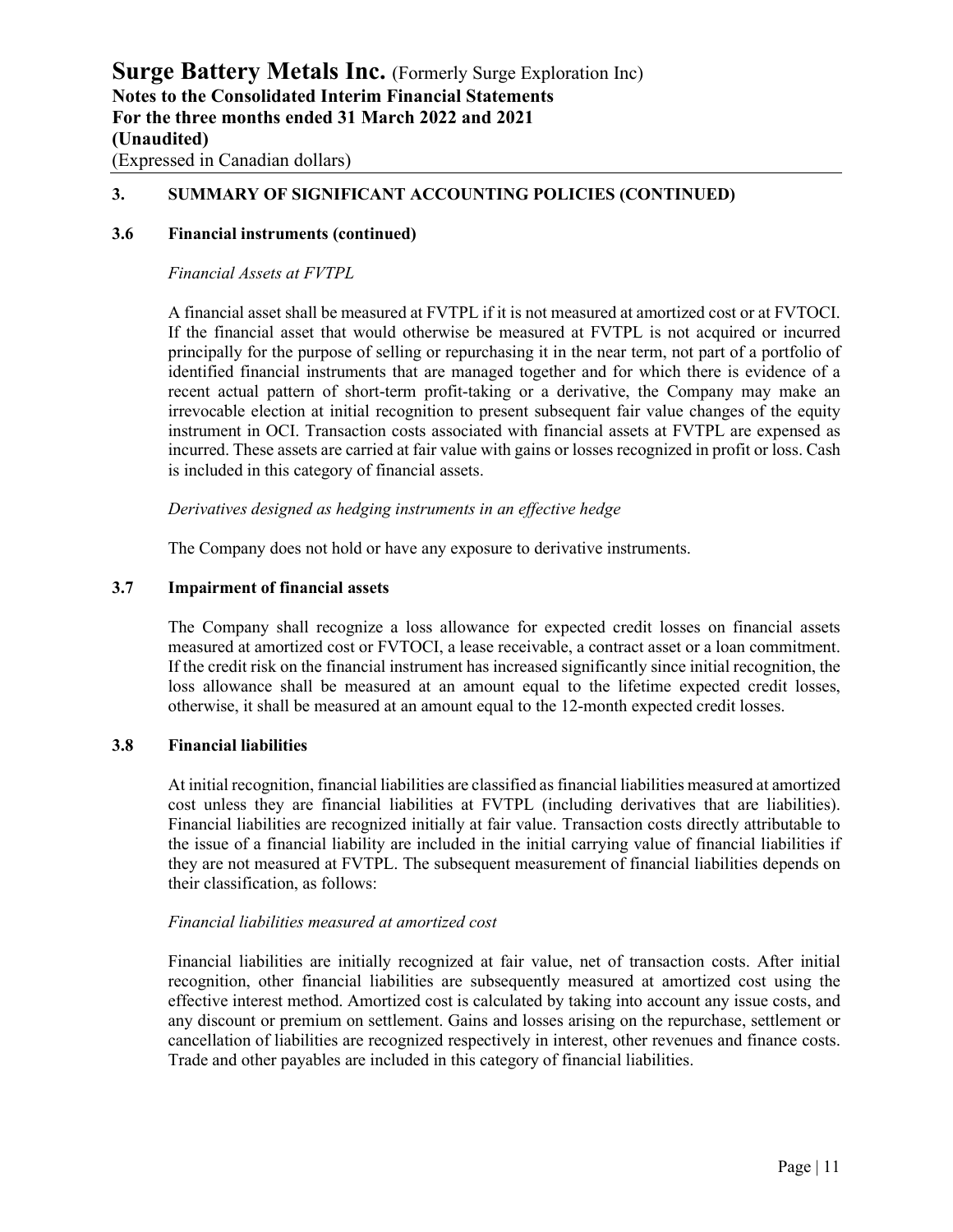### **3. SUMMARY OF SIGNIFICANT ACCOUNTING POLICIES (CONTINUED)**

#### **3.8 Financial liabilities (continued)**

*Financial liabilities at FVTPL*

Financial liabilities are carried at fair value with gains or losses recognized in net income (loss). Where the financial liability is designed as at FVTPL, only the amount of change in the fair value of the financial liability that is attributable to the changes in the credit risk of that liability shall be presented in OCI and the remaining amount of changes in fair value presented in profit or loss. Transaction costs on financial liabilities at FVTPL are expensed as incurred.

#### **3.9 De-recognition of financial assets and liabilities**

Financial assets are derecognized when the contractual rights to the cash flows from the assets expire or, the financial assets are transferred, and the Company has transferred substantially all the risks and rewards of ownership of the financial assets. On de-recognition of a financial asset, the difference between the asset's carrying amount and the sum of the consideration received (including any new asset obtained less any new liability assumed) is recognized in profit or loss. Where a transfer does not result in a derecognition due to continuing involvement, the Company shall continue to recognize the transferred asset and recognize a financial liability of the consideration received.

For financial liabilities, they are derecognized when the obligation specified in the relevant contract is discharged, cancelled or expires. The difference between the carrying amount of the financial liability derecognized and the consideration paid, including any non-cash assets transferred or liabilities assumed is recognized in profit or loss.

#### **3.10 Decommissioning, restoration and similar liabilities**

The Company recognizes provisions for statutory, contractual, constructive or legal obligations associated with the reclamation of exploration and evaluation properties and retirement of longterm assets, when those obligations result from the acquisition, construction, development or normal operation of the assets. The net present value of future cost estimates arising from the decommissioning of plant, site restoration work and other similar retirement activities is added to the carrying amount of the related asset, and depreciated on the same basis as the related asset, along with a corresponding increase in the provision in the period incurred. Discount rates using a pre-tax rate that reflect the current market assessments of the time value of money are used to calculate the net present value.

The Company's estimates of reclamation costs could change as a result of changes in regulatory requirements, discount rates and assumptions regarding the amount and timing of the future expenditures. These changes are recorded directly to the related asset with a corresponding entry to the provision.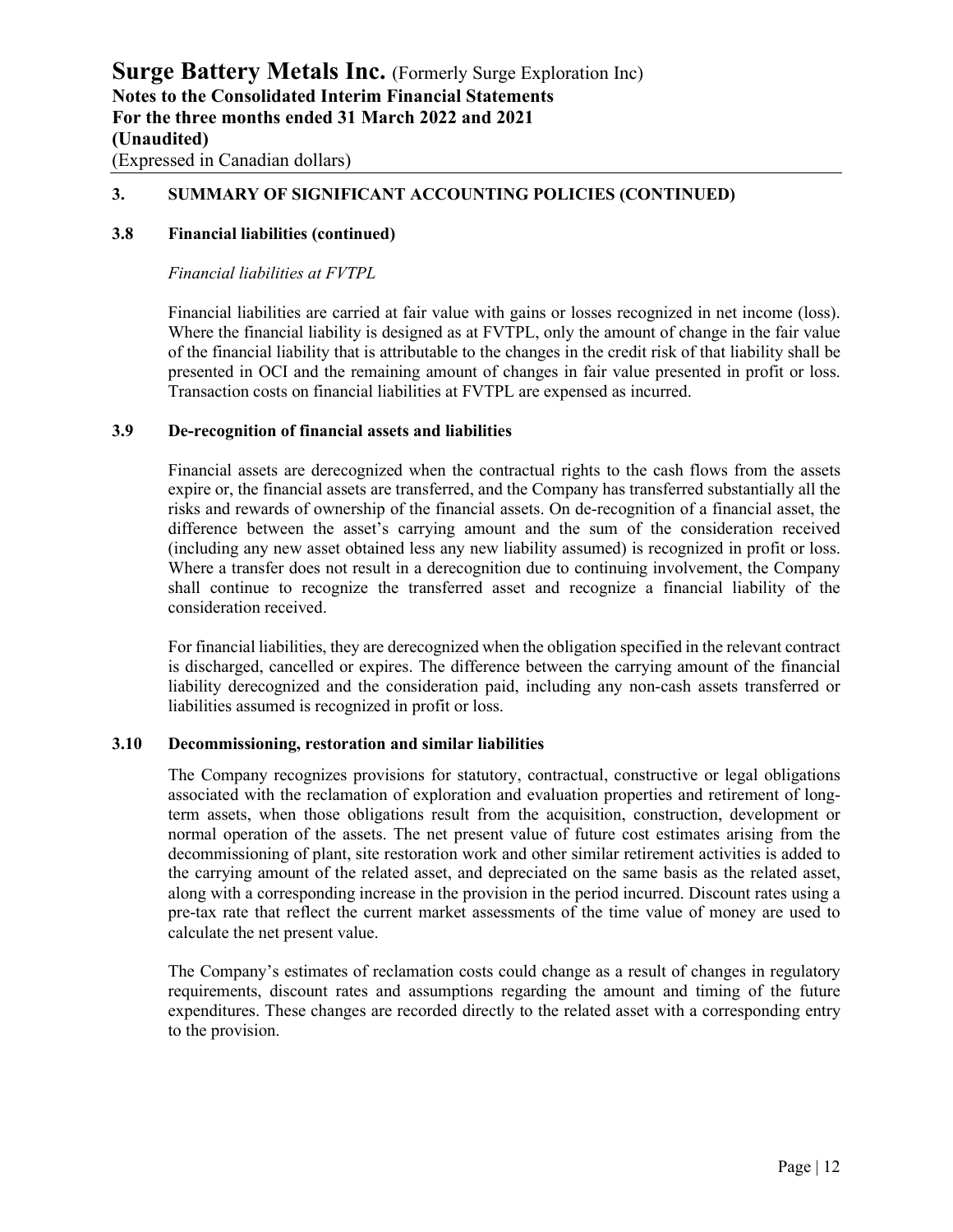### **3. SUMMARY OF SIGNIFICANT ACCOUNTING POLICIES (CONTINUED)**

### **3.11 Income taxes**

Income tax expense is comprised of current and deferred tax. Current tax and deferred tax are recognized in net income except to the extent that they relate to items recognized directly in equity or in other comprehensive loss/income.

Current income taxes are recognized for the estimated income taxes payable or receivable on taxable income or loss for the current year and any adjustment to income taxes payable in respect of previous years. Current income taxes are determined using tax rates and tax laws that have been enacted or substantively enacted by the year-end date.

Deferred tax assets and liabilities are recognized where the carrying amount of an asset or liability differs from its tax base, except temporary differences arising on the initial recognition of an asset or liability in a transaction which is not a business combination and at the time of the transaction affects neither accounting nor taxable profit or loss.

Recognition of deferred tax assets for unused tax losses, tax credits and deductible temporary differences is restricted to those instances where it is probable that future taxable profit will be available against which the deferred tax asset can be utilized. At the end of each reporting period the Company reassesses unrecognized deferred tax assets. The Company recognizes a previously unrecognized deferred tax asset to the extent that it has become probable that future taxable profit will allow the deferred tax asset to be recovered.

### **3.12 Share capital**

Equity instruments are contracts that give a residual interest in the net assets of the Company. Financial instruments issued by the Company are classified as equity only to the extent that they do not meet the definition of a financial liability. The Company's common shares, share warrants and options are classified as equity instruments.

Incremental costs directly attributable to the issue of new shares or options are shown in equity as a deduction, net of tax, from proceeds.

### **3.13 Flow-through shares**

The Company, from time to time, issues flow-through common shares to finance a significant portion of its exploration program. Pursuant to the terms of the flow-through share agreements, these shares transfer the tax deductibility of qualifying resource expenditures to investors. On issuance, the Company bifurcates the flow-through shares into i) a flow-through share premium, equal to the estimated premium, if any, investors pay for the flow-through feature, which is recognized as a liability, and ii) share capital. Upon expenses being incurred, the Company derecognizes the liability and recognizes a deferred tax liability for the amount of tax reduction renounced to the shareholders. The premium reversal is recognized as a reduction in the deferred tax expense and the related deferred tax is recognized as a tax provision.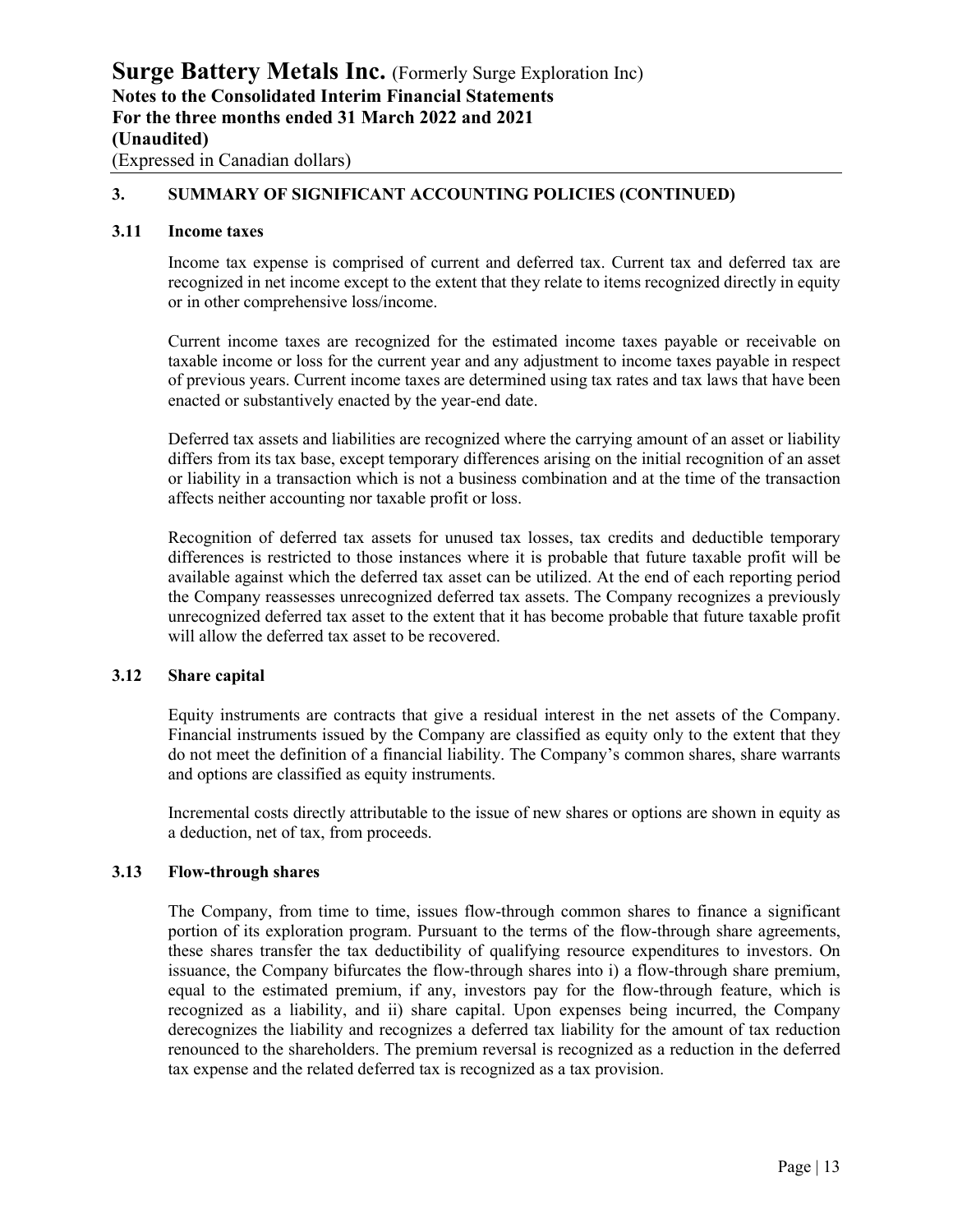### **3. SUMMARY OF SIGNIFICANT ACCOUNTING POLICIES (CONTINUED)**

### **3.13 Flow-through shares (continued)**

Proceeds received from the issuance of flow-through shares are restricted to be used only for qualifying Canadian resource property exploration expenditures, within the prescribed period.

The Company may also be subject to a Part XII.6 tax on flow-through proceeds renounced under the look-back rule, in accordance with Government of Canada income tax regulations. When applicable, this tax is accrued as a financial expense until paid.

#### **3.14 Loss per share**

Basic loss per share is computed by dividing the net loss applicable to common shares of the Company by the weighted average number of common shares outstanding for the relevant period. Diluted loss per common share is computed by dividing the net loss applicable to common shares by the sum of the weighted average number of common shares issued and outstanding and all additional common shares that would have been outstanding if potentially dilutive instruments were converted.

#### **3.15 Share-based payments**

Where equity-settled share options are awarded to employees, the fair value of the options at the date of grant is charged to the statement of comprehensive loss over the vesting period. Performance vesting conditions are taken into account by adjusting the number of equity instruments expected to vest at each reporting date so that, ultimately, the cumulative amount recognized over the vesting period is based on the number of options that eventually vest. Non- vesting conditions and market vesting conditions are factored into the fair value of the options granted.

Where the terms and conditions of options are modified before they vest, any increase in the fair value of the options, measured immediately before and after the modification, is also charged to the statement of comprehensive loss over the remaining vesting period.

Where equity instruments are granted to employees, they are recorded at the fair value of the equity instrument granted at the grant date. The grant date fair value is recognized in comprehensive loss over the vesting period, described as the period during which all the vesting conditions are to be satisfied.

Where equity instruments are granted to non-employees, they are recorded at the fair value of the goods or services received in the statement of comprehensive loss, unless they are related to the issuance of shares, in which case they are recorded as a reduction of share capital.

When the value of goods or services received in exchange for the share-based payment cannot be reliably estimated, the fair value is measured by use of a valuation model. The expected life used in the model is adjusted, based on management's best estimate, for the effects of non-transferability, exercise restrictions, and behavioral considerations.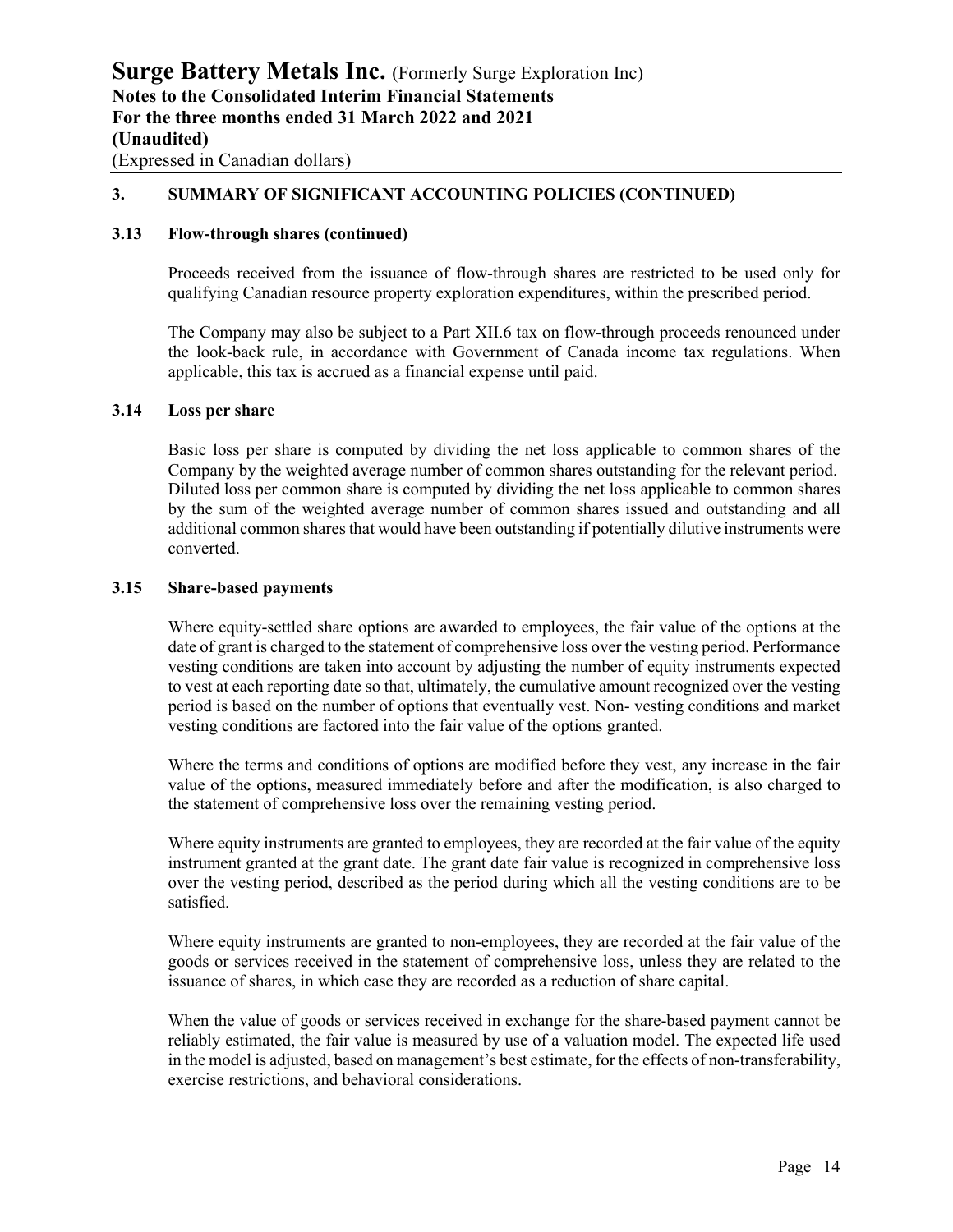### **3. SUMMARY OF SIGNIFICANT ACCOUNTING POLICIES (CONTINUED)**

### **3.15 Share-based payments (continued)**

All equity-settled share-based payments are reflected in contributed surplus, until exercised. Upon exercise, the shares are issued from treasury and the amount reflected in contributed surplus is credited to share capital, adjusted for any consideration paid.

Where a grant of options is cancelled or settled during the vesting period, excluding forfeitures when vesting conditions are not satisfied, the Company accounts for the cancellation as an acceleration of vesting and recognizes the amount that otherwise would have been recognized for services received over the remainder of the vesting period. Any payment made to the employee on the cancellation is accounted for as the repurchase of an equity interest except to the extent the payment exceeds the fair value of the equity instrument granted, measured at the repurchase date. Any such excess is recognized as an expense.

### **3.16 Leases**

On January 2016, the IASB issued IFRS 16 which replaces IAS 17 Leases and its associated interpretative guidance. IFRS 16 applies a control model to the identification of leases, distinguishing between a lease and a service contract on the basis of whether the customer controls the asset being leased. For those assets determined to meet the definition of a lease, IFRS 16 introduces significant changes to the accounting by lessees, introducing a single, on-balance sheet accounting model that is similar to current finance lease accounting, with limited exceptions for short-term leases or leases of low value assets. Lessor accounting remains similar to current accounting practice. The Company does not have any leases that would be applicable to this standard and the implementation of these amendments did not have an impact on the consolidated interim financial statements.

### **3.17 Standards, amendments and interpretations issued but not yet effective**

At the date of authorization of these Consolidated interim financial Statements, certain new standards, amendments and interpretations to existing standards have been published by the IASB but are not yet effective and have not been early adopted by the Company.

Information on new standards, amendments and interpretations that are expected to be relevant to the Company's consolidated interim financial statements is provided below. The Company is evaluating the impact of these standards. Certain other new standards, amendments, and interpretations have been issued but are not expected to have a material impact on the Company's consolidated interim financial statements.

### *IFRS 10 Consolidated interim financial Statements*

This is an amendment to sale or contribution of assets between an investor and its associate or joint venture. The effective date for the amendment of IFRS 10 is for annual periods beginning on or after a date to be determined by IASB. Earlier application is permitted.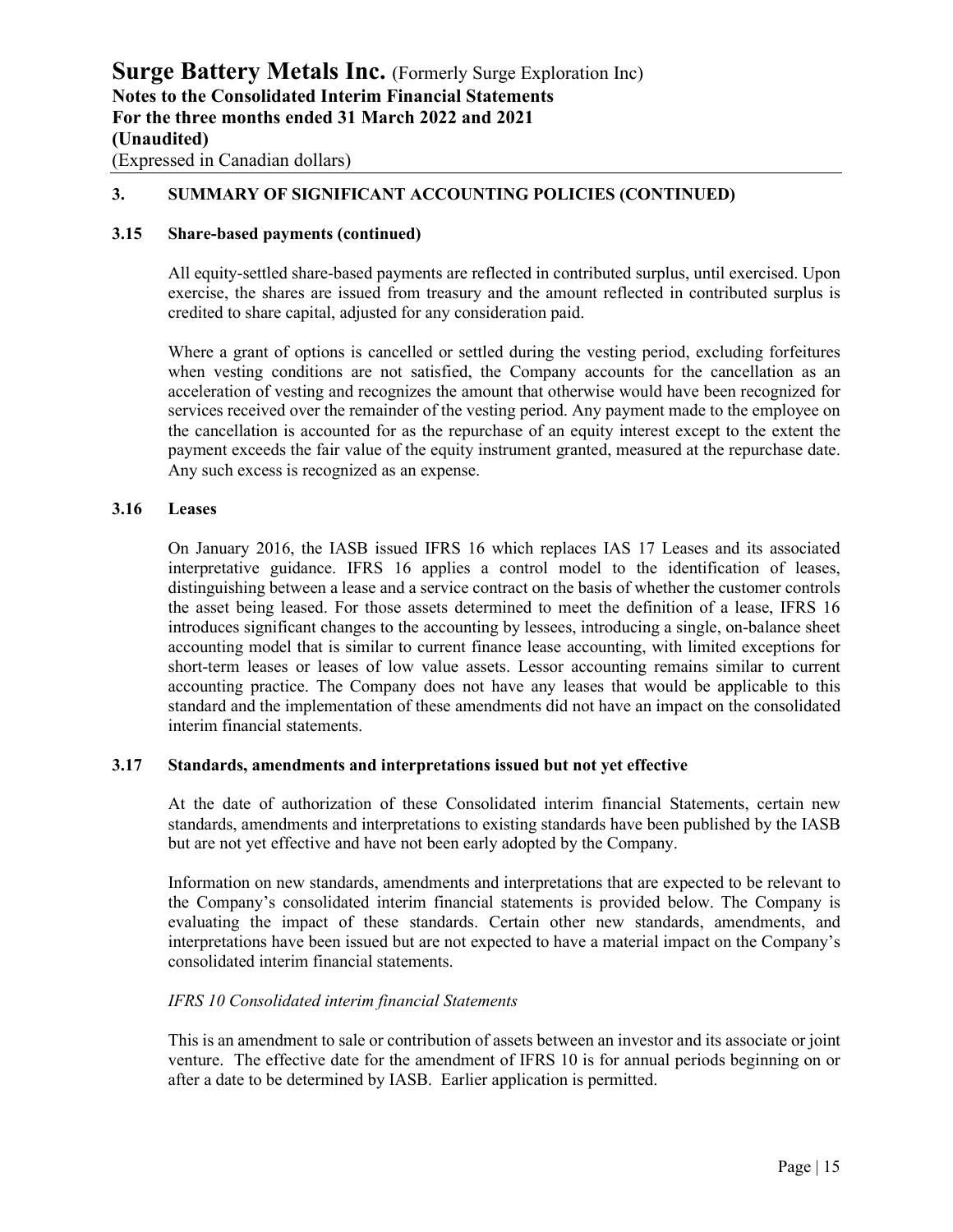### **4. CRITICAL ACCOUNTING ESTIMATES AND JUDGMENTS**

The Company makes estimates about the future that affect the reported amounts of assets and liabilities. Estimates and judgments are continually evaluated based on historical experience and other factors, including expectations of future events that are believed to be reasonable under the circumstances. In the future, actual experience may differ from these estimates and assumptions.

Areas requiring a significant degree of estimation and judgment relate to the fair value measurements for financial instruments and share-based payments, the recognition and valuation of provisions for decommissioning liabilities, the carrying value of exploration and evaluation properties, the valuation of all liability and equity instruments including warrants and stock options, the recoverability and measurement of deferred tax assets and liabilities and ability to continue as a going concern.

Information about critical judgments in applying accounting policies that have the most significant risk of causing material adjustment to the carrying amounts of assets and liabilities recognized in the consolidated interim financial statements within the next financial year are discussed below:

#### *Exploration and evaluation expenditures*

The application of the Company's accounting policy for exploration and evaluation expenditure requires judgment in determining the point at which a property has economically recoverable resources, in which case subsequent exploration costs and the costs incurred to develop the property are capitalized into development assets. The determination may be based on assumptions about future events or circumstances. Estimates and assumptions may change if new information becomes available. If, after expenditure is capitalized, information becomes available suggesting that the recovery of expenditure is unlikely, the amount capitalized is written off in profit or loss in the year when new information becomes available.

Determining whether to test for impairment of mineral exploration properties and deferred exploration assets requires management's judgment regarding the following factors, among others: the period for which the entity has the right to explore in the specific area has expired or will expire in the near future, and is not expected to be renewed; substantive expenditure on further exploration and evaluation of mineral resources in a specific area is neither budgeted nor planned; exploration for and evaluation of mineral resources in a specific area have not led to the discovery of commercially viable quantities of mineral resources and the entity has decided to discontinue such activities in the specific area; or sufficient data exists to indicate that, although a development in a

specific area is likely to proceed, the carrying amounts of the exploration assets are unlikely to be recovered in full from successful development or by sale.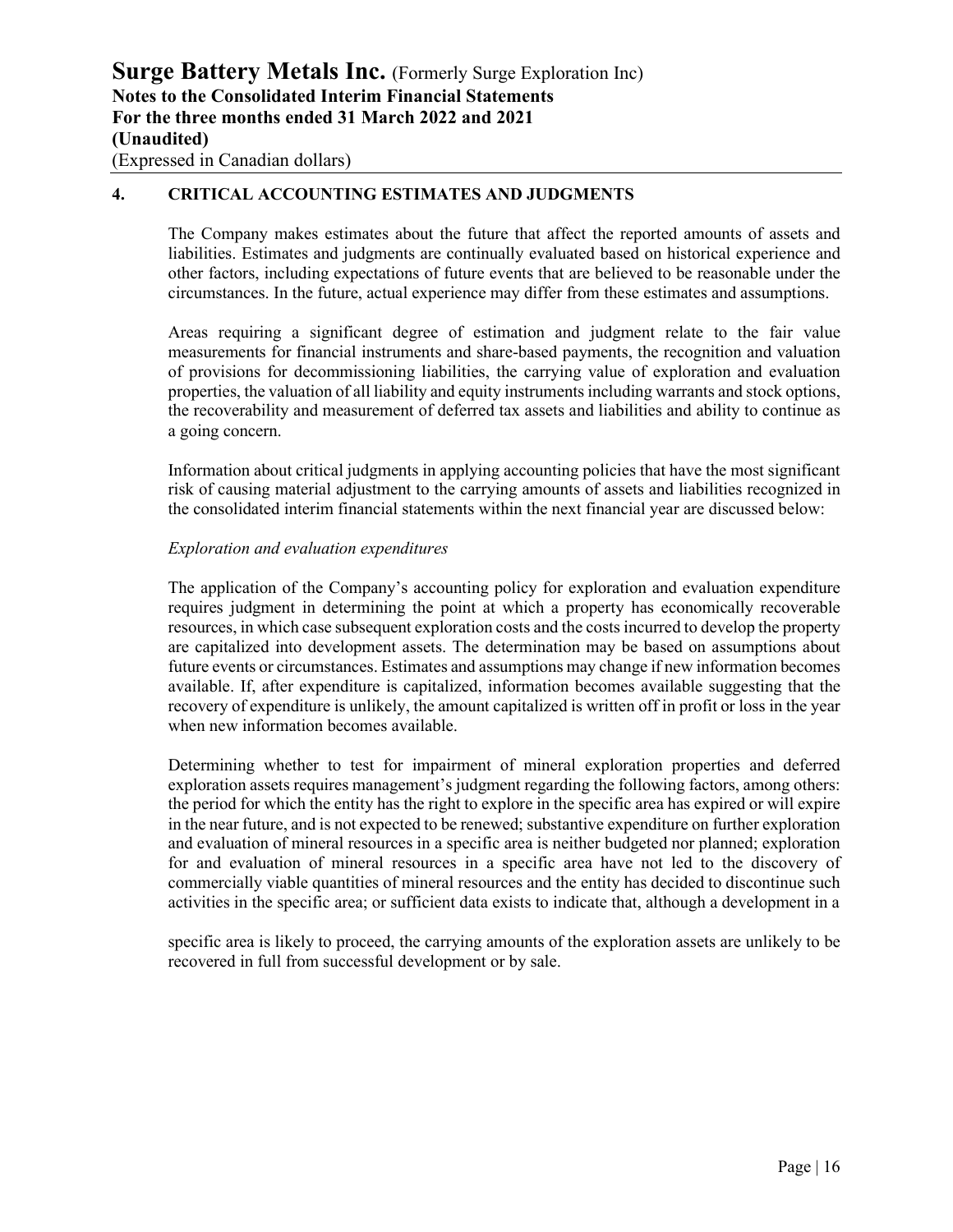### **4. CRITICAL ACCOUNTING ESTIMATES AND JUDGMENTS (CONTINUED)**

When an indication of impairment loss or a reversal of an impairment loss exists, the recoverable amount of the individual asset must be estimated. If it is not possible to estimate the recoverable amount of the individual asset, the recoverable amount of the cash-generating unit to which the asset belongs must be determined. Identifying the cash-generating units requires management judgment. In testing an individual asset or cash-generating unit for impairment and identifying a reversal of impairment losses, management estimates the recoverable amount of the asset or the cash-generating unit. This requires management to make several assumptions as to future events or circumstances. These assumptions and estimates are subject to change if new information becomes available. Actual results with respect to impairment losses or reversals of impairment losses could differ in such a situation and significant adjustments to the Company's assets and earnings may occur during the next period.

### *Impairment of financial assets*

At each reporting date the Company assesses financial assets not carried at fair value through profit or loss to determine whether there is objective evidence of impairment. A financial asset is impaired if objective evidence indicates that one or more events occurred during the period that negatively affected the estimated future cash flows of the financial asset.

Objective evidence that financial assets are impaired can include significant financial difficulty of the issuer or debtor, default or the disappearance of an active market for a security. If the Company determines that a financial asset is impaired, judgment is required in assessing the available information in regards to the amount of impairment; however the final outcome may be materially different than the amount recorded as a financial asset.

#### *Decommissioning and restoration costs*

Management is not aware of any material restoration, rehabilitation and environmental provisions as at 31 March 2022 and 31 December 2021. Decommissioning, restoration and similar liabilities are estimated based on the Company's interpretation of current regulatory requirements, constructive obligations and are measured at fair value and these estimates are updated annually. Fair value is determined based on the net present value of estimated future cash expenditures for the settlement of decommissioning, restoration or similar liabilities that may occur upon decommissioning of the exploration and evaluation property. Such estimates are subject to change based on laws, regulators and negotiations with regulatory authorities.

#### *Share based payments*

Management assesses the fair value of stock options granted in accordance with the accounting policy states in note 3.15. The fair value of stock options granted using valuation models is only an estimate of their potential value and requires the use of estimates and assumptions.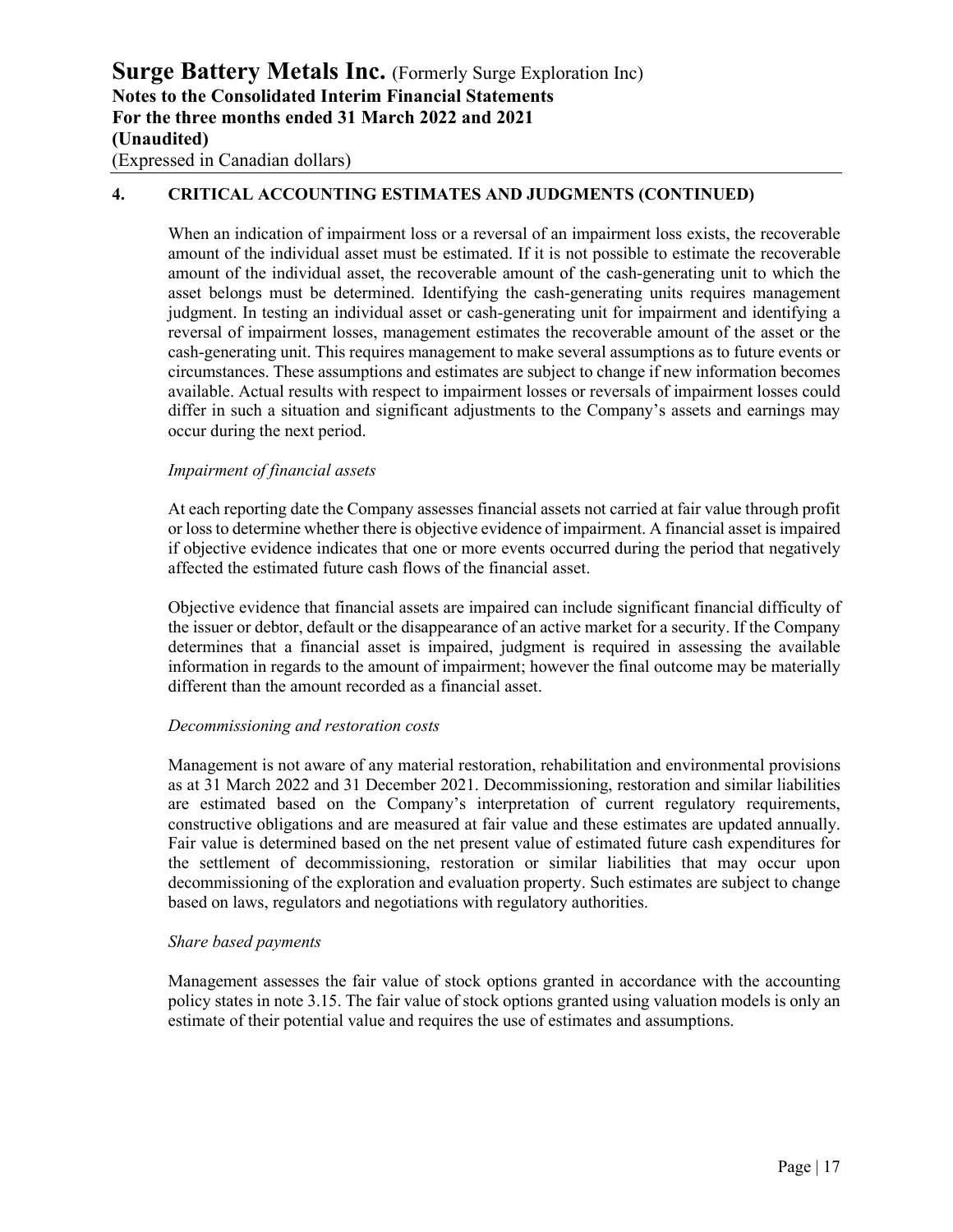### **4. CRITICAL ACCOUNTING ESTIMATES AND JUDGMENTS (CONTINUED)**

The Company has adopted a residual value method with respect to the measurement of shares and warrants issued as private placement units. Under the residual method, one component is measured first and the residual amount is allocated to the remaining component. The Company measures the value of the common shares first. The balance, if any, is allocated to the warrants. Any fair value attributed to the warrants is recorded as reserves.

### *Deferred income taxes*

Judgment is required in determining whether deferred tax assets are recognized on the statement of financial position. Deferred tax assets, including those arising from unutilized tax losses require management to assess the likelihood that the Company will generate taxable earnings in future periods, in order to utilize recognized deferred tax assets. Estimates of future taxable income are based on forecasted cash flows from operations and the application of existing tax laws in each jurisdiction. To the extent that the cash flows and taxable income differ significantly from estimates, the ability of the Company to realize the net deferred tax assets recorded at the statement of financial position date, if any, could be impacted. Additionally, future changes in tax laws in the jurisdictions in which the Company and its subsidiaries operate could limit the ability of the Company to obtain tax deductions in future periods.

### **5. CASH**

The Company's cash is denominated in the following currencies:

|                                 | 31 March  | 31 December |
|---------------------------------|-----------|-------------|
| As at                           | 2022      | 2021        |
|                                 |           |             |
|                                 |           |             |
| Denominated in Canadian dollars | 3,377,622 | 3,864,848   |
| Denominated in U.S. dollars     | 12,970    | 105,106     |
|                                 |           |             |
| <b>Total cash</b>               | 3,390,592 | 3,969,954   |

As at 31 March 2022, the Company has \$813,957 (31 December 2021 \$925,000) remaining to be spent on qualifying Canadian exploration expenditures under the terms of the flow-through share agreements (Notes 11 and 17).

### **6. AMOUNT RECEIVABLE**

The Company qualifies for the Goods and Sales Tax (GST) input tax credits in the amount of \$15,409 (31 December 2021: \$12,090), which may change pursuant to an audit by the taxation authorities.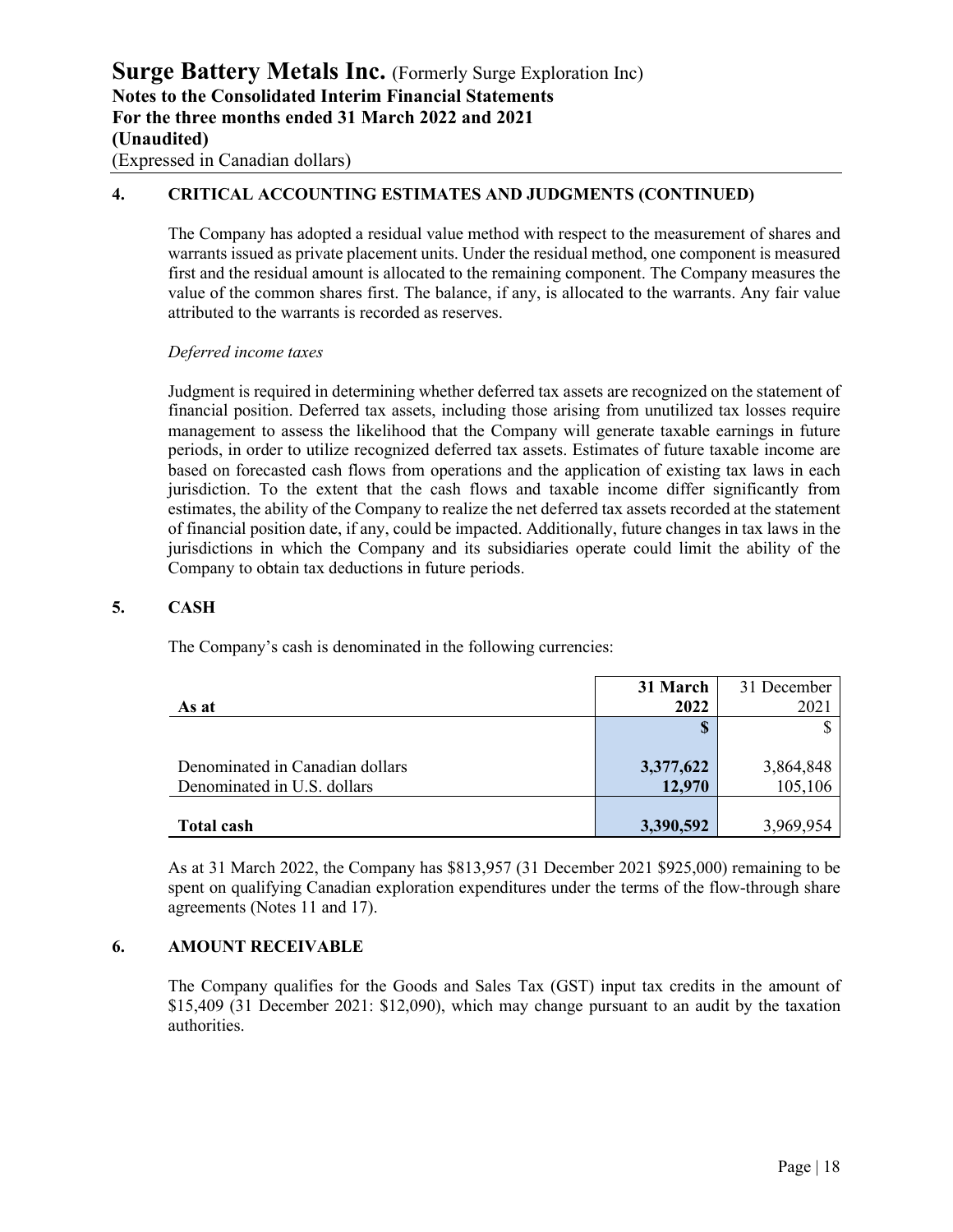### **7. EXPLORATION AND EVALUATION PROPERTIES**

Exploration and evaluation properties includes the following amounts for the period ended 31 March 2022:

|                                                                                 | <b>Ouatse Lake</b> | <b>Northern</b><br><b>Nevada</b> | <b>San Emidio</b> | <b>Nickel</b><br>Project | Total     |
|---------------------------------------------------------------------------------|--------------------|----------------------------------|-------------------|--------------------------|-----------|
|                                                                                 | \$                 | \$                               | \$                | \$                       |           |
| <b>ACQUISITION COSTS</b>                                                        |                    |                                  |                   |                          |           |
| Balance, 1 January 2022                                                         | 263,747            | 257,334                          | 157,028           | 1,075,000                | 1,753,109 |
| <b>Additions</b>                                                                |                    |                                  | 25,464            |                          | 25,464    |
| Additions - shares                                                              | ۰                  |                                  | 130,000           |                          | 130,000   |
| Additions - warrants                                                            | ۰                  |                                  | 353,320           |                          | 353,320   |
|                                                                                 |                    |                                  |                   |                          |           |
| Balance, 31 March 2022                                                          | 263,747            | 257,334                          | 665,812           | 1,075,000                | 2,261,893 |
| <b>EXPLORATION AND</b><br><b>EVALUATION COSTS</b><br>Assaying<br>Field expenses | 55,500             | 28,090                           | 27,453            |                          | 111,043   |
| <b>Staking</b>                                                                  |                    |                                  |                   |                          |           |
| Balance, 31 March 2022                                                          | 55,500             | 28,090                           | 27,453            |                          | 111,043   |
| <b>Total costs</b>                                                              | 319,247            | 285,424                          | 693,265           | 1,075,000                | 2,372,936 |

Exploration and evaluation properties includes the following amounts for the year ended 31 December 2021:

|                                  | <b>Ouatse Lake</b> | <b>Northern</b><br><b>Nevada</b> | <b>San Emidio</b> | <b>Nickel</b><br>Project | Total     |
|----------------------------------|--------------------|----------------------------------|-------------------|--------------------------|-----------|
|                                  | \$                 | \$                               | S                 | S                        |           |
| <b>ACQUISITION COSTS</b>         |                    |                                  |                   |                          |           |
| Balance, 1 January 2021          | 48,457             |                                  |                   |                          | 48,457    |
| <b>Additions</b>                 | 115,000            | 78,879                           | 157,028           | 1,075,000                | 1,425,907 |
|                                  |                    |                                  |                   |                          |           |
| <b>Balance, 31 December 2021</b> | 163,457            | 78,879                           | 157,028           | 1,075,000                | 1,474,364 |
|                                  |                    |                                  |                   |                          |           |
| <b>EXPLORATION AND</b>           |                    |                                  |                   |                          |           |
| <b>EVALUATION COSTS</b>          |                    |                                  |                   |                          |           |
| Assaying                         |                    | 1,011                            |                   |                          | 1,011     |
| Field expenses                   | 100,290            | 145,872                          | -                 |                          | 246,162   |
| Staking                          |                    | 31,572                           | -                 |                          | 31,572    |
|                                  |                    |                                  |                   |                          |           |
| <b>Balance, 31 December 2021</b> | 100,290            | 178,455                          | -                 |                          | 278,745   |
|                                  |                    |                                  |                   |                          |           |
| <b>Total costs</b>               | 263,747            | 257,334                          | 157,028           | 1,075,000                | 1,753,109 |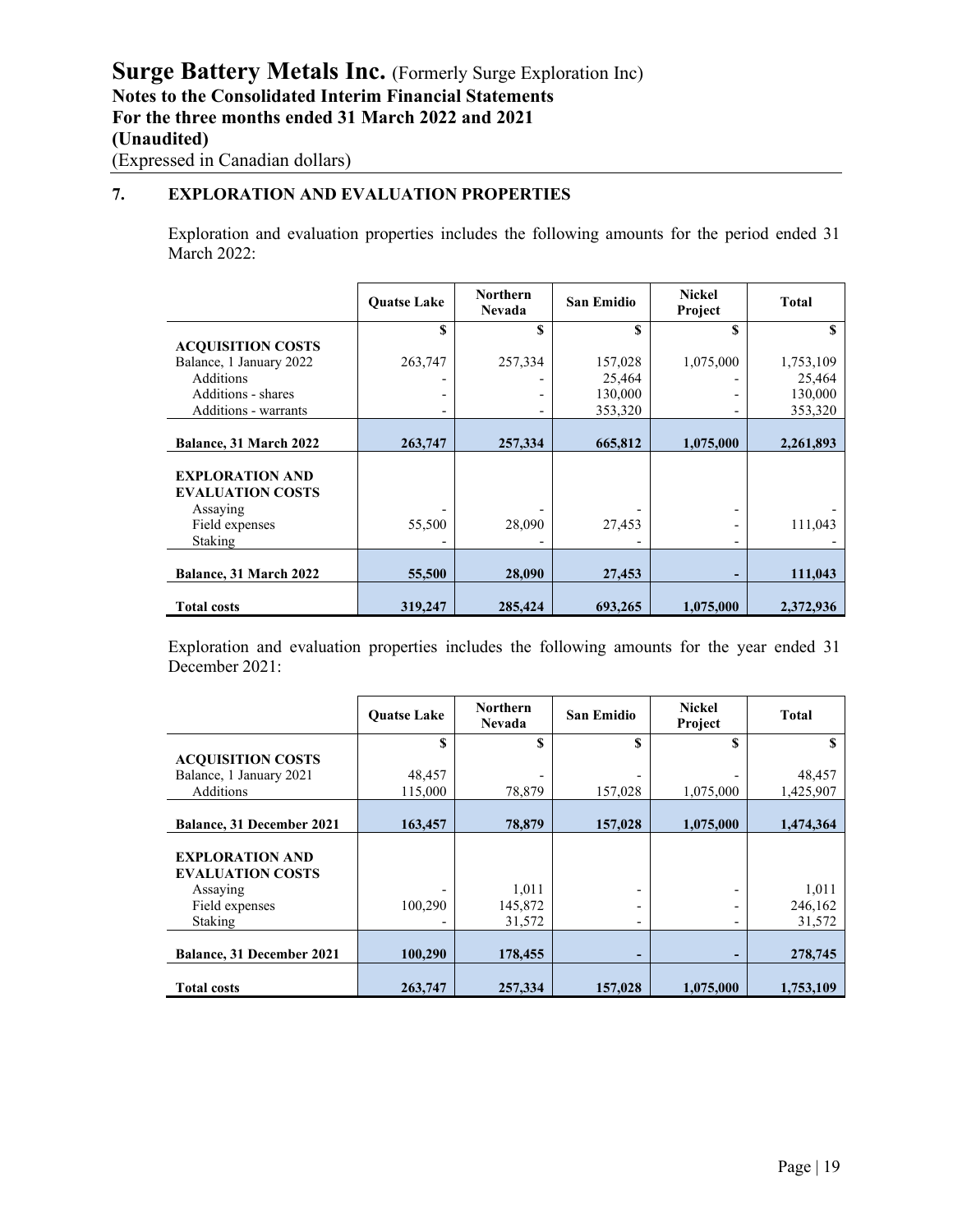### **7. EXPLORATION AND EVALUATION PROPERTIES (CONTINUED)**

#### *Quatse Lake*

On 17 October 2019 the Company entered into a property option agreement to acquire a 100-percent interest in three mineral claims known as the Caledonia, Cascade and Bluebell, subject to a 2 per-cent net smelter return (NSR). The claims are located in the Nanaimo mining district of northern Vancouver Island. Finder's fee of 80,000 shares (with a fair value of \$2,800) were issued.

The terms of the option agreement are:

- (a) By making cash payments to the Optionor asfollows:
	- (i) \$10,000 upon Exchange approval (paid);
	- (ii) \$10,000 on the first anniversary of Exchange approval (paid);
	- (iii) \$15,000 on the second anniversary of Exchange approval (paid);
	- (iv) \$20,000 on the third anniversary of Exchange approval; and
	- (v) \$45,000 cash on the fourth anniversary of Exchange approval.
- (b) Completing the issuance to the Optionor of 100,000 fully paid and non-assessable common shares in the capital of the Optionee (the **"**Consideration Shares**"**) as follows:
	- (i) 20,000 Consideration Shares upon receipt of Exchange approval (issued with a fair value of \$7,000) (Note 11);
	- (ii) 20,000 Consideration Shares on or before the one (1) year anniversary of Exchange approval (200,000 issued with a fair value of \$16,000) (Note 11 and 13);
	- (iii) 20,000 Consideration Shares on or before the two (2) year anniversary of Exchange approval (200,000 issued with a fair value of \$74,000) (Note 11 and 13);
	- (iv) 20,000 Consideration Shares on or before the three (3) year anniversary of Exchange approval; and
	- (v) 20,000 Consideration Shares on or before the four (4) year anniversary of Exchange approval.
- (c) Incurring cumulative minimum expenditures of \$200,000 in exploration expenditures on the property on or before the (4) year anniversary of Exchange Approval.

On 1 November 2019, the Company entered into a purchase and sale agreement with John Malcolm Bell (Vendor) to acquire four mineral claims comprising 1,786 hectares located near Quatse Lake, in the Nanaimo Mining Division of British Columbia. The Company made cash payment of \$3,657 upon signing the agreement and issued the Vendor 100,000 fully paid and nonassessable common shares with a fair value of \$25,000 upon acceptance of the agreement by Exchange during the 2019 fiscal year.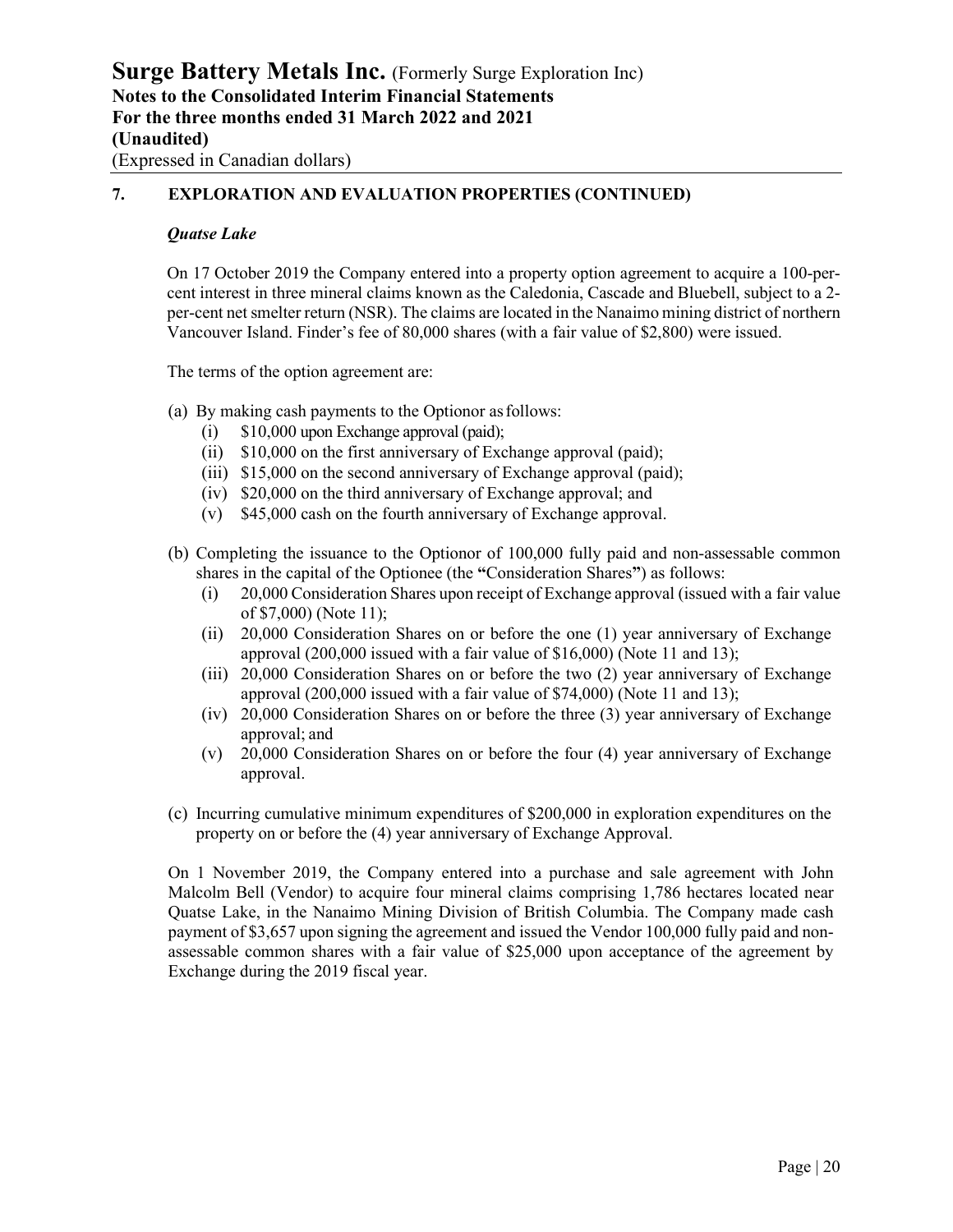### **7. EXPLORATION AND EVALUATION PROPERTIES (CONTINUED)**

#### *Northern Nevada*

On 28 June 2021, the Company acquired 38 mineral claims in Northern Nevada. The terms of the mineral claim acquisition are:

- (a) Making a cash payment to the Vendor in the amount of \$12,000 (U.S.) upon signing of the agreement (paid); and
- (b) Issuing to the Vendor 250,000 paid and non-assessable common shares in the capital of the Company upon acceptance of the agreement by the Exchange (issued with a fair value of \$63,750) (Note 11 and 13).

#### *San Emidio*

On 16 September 2021, and approved by the Exchange on 23 September 2021 (the "Effective Date"), the Company entered into an option agreement with Lithium Corp., whereby the Company may earn an undivided 80-per-cent interest in the existing San Emidio Desert lithium project that consists of 35 mineral claims located northeast of Reno, Nevada, referred to as the San Emidio lithium property.

The terms of the acquisition are:

- (a) Making a cash payment to the Vendor in the amount of \$50,000 (U.S.) (paid) and issuing 200,000 common shares upon signing of the agreement (issued with a fair value of \$68,000) (Note 11 and 13);
- (b) \$70,000 (U.S.) and \$30,000 (U.S.) in common shares on or before the first anniversary of the Effective Date;
- (c) \$70,000 (U.S.) and \$30,000 (U.S.) in common shares on or before the second anniversary of the Effective Date;
- (d) \$70,000 (U.S.) and \$50,000 (U.S.) in common shares on or before third anniversary of the Effective Date;
- (e) \$70,000 (U.S.) and \$70,000 (U.S.) in common shares on or before the fourth anniversary of the Effective Date; and
- (f) \$70,000 (U.S.) and \$90,000 (U.S.) in common shares on or before the fifth anniversary of the Effective Date.

On 20 September 2021, the Company issued 71,200 finder's shares valued at \$24,208 in relation to the San Emidio property (Note 11 and 13).

On March 2, 2022, Surge Battery Metals Inc. has amended the property option agreement now dated March 23, 2022, with Paul Lechler, John Van de Sand, David White and Darren Howe, whereby the company may earn an undivided 80-per-cent interest in 16 mineral claims comprising 640 acres located within Nevada's San Emidio desert. These lithium exploration claims, referred to as the Galt claim group, adjoin the company's existing San Emidio desert lithium claims.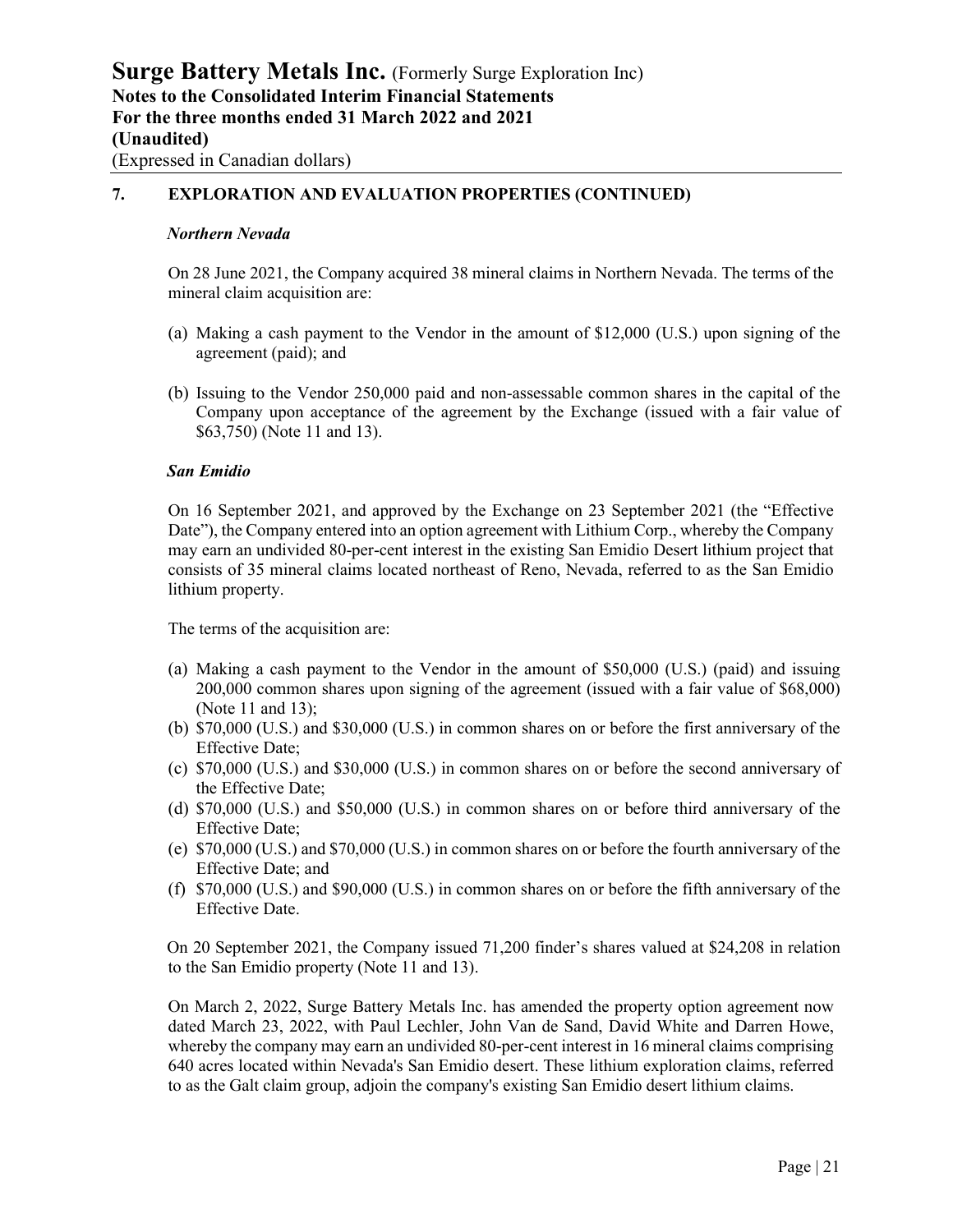### **7. EXPLORATION AND EVALUATION PROPERTIES (CONTINUED)**

#### *San Emidio (continued)*

The proposed consideration for the undivided 80-per-cent interest in the Galt claim group is as follows:

- (a) \$20,000 (U.S.) to be paid upon exchange approval; (Paid)
- (b) One million vested restricted common shares of Surge to be issued upon exchange approval, which shares shall vest and be released as follows: 25 per cent released upon exchange approval and 25 per cent released each three-month period thereafter. The shares will be issued pro rata as to 25 per cent to each individual optionor; (issued) (Note 11)
- (c) Four million warrants, whereby each warrant will entitle the optionors to purchase one additional common share of Surge with an exercise price of 30 cents per share for a period of five years from exchange approval and vesting on the same schedule as the restricted shares;  $(i$ ssued 25% $)$
- (d) \$10,000 (U.S.) each year on the anniversary of exchange approval of the transaction for five years.

All securities issued in connection with the transaction are subject to a four-month-and-a-day hold period in accordance with Canadian securities laws.

Expenditure and work commitment

Incur a minimum in Expenditures for exploration and development work on the property of \$1 million (U.S.) as follows:

- (a) \$100,000 (U.S.) of expenditures to be incurred, or caused to be incurred, by the optionee on the property on or before the first anniversary of the effective date;
- (b) A cumulative total of \$250,000 (U.S.) of expenditures to be incurred, or caused to be incurred, by the optionee on the property on or before the second anniversary of the effective date;
- (c) A cumulative total of \$450,000 (U.S.) of expenditures to be incurred, or caused to be incurred, by the optionee on the property on or before the third anniversary of the effective date;
- (d) A cumulative total of \$700,000 (U.S.) of expenditures to be incurred, or caused to be incurred, by the optionee on the property on or before the fourth anniversary of the effective date; and
- (e) A cumulative total of \$1-million (U.S.) of expenditures to be incurred, or caused to be incurred, by the optionee on the property on or before the fifth anniversary of the effective date.

### *Nickel Project*

On July 7, 2021, the Company entered into an option agreement with Nickel Rock Resources Inc., whereby the Company can acquire an 80-per-cent interest in claims in the Mount Sidney Williams area, located in Northern British Columbia. The transaction is a related party transaction due to officers in common between Nickel Rock Resources Inc. and the Company (Note 10).

Under the terms of the agreement, the Company will earn an 80-per-cent interest in the property by issuing five million shares on closing (issued with a fair value of \$1,075,000) (Note 11 and 13) and incurring \$200,000 in exploration expenditures over a two-year period. A portion of the property is subject to a pre-existing 2.0-per-cent NSR held by an arm's-length third party.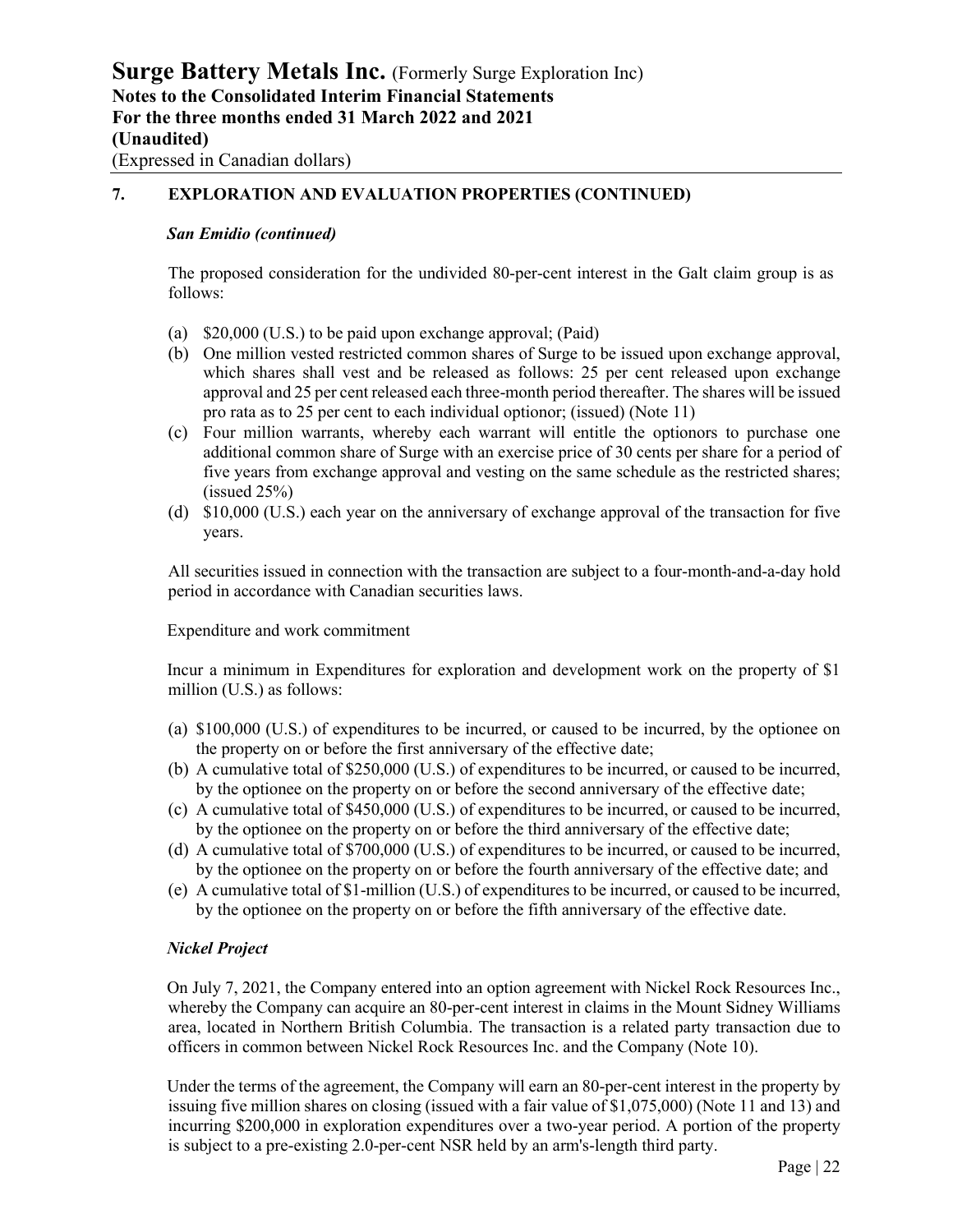### **8. MARKETABLE SECURITIES**

On 7 January 2020, the Company received 350,000 shares of Brixton with a fair value of \$61,250 at issuance in relations to the sale of its Trapper Lake property. During the year ended 31 December 2020, the Company sold all Brixton shares for \$61,560, and recorded a gain from sale of marketable securities of \$310 (2019 - \$Nil).

On 25 February 2020, the Company received 2,500,000 pre-split shares from Fuse in relations to the early termination of the Glencore Bucke and Teledyne Cobalt Project option agreement. The shares had a fair value of \$0.09 per share at issuance.

During the year ended 31 December 2020, Fuse underwent a two for one share split, so that the Company now holds 5,000,000 common shares that has a fair value of \$0.04 per share at 31 December 2020. The Company recognized recorded an unrealized loss on marketable securities of \$25,000 for the year ended 31 December 2020.

During the year ended 31 December 2021, the Company sold all Fuse shares for \$798,088, and recorded a gain from sale of marketable securities of \$598,088.

### **9. TRADE AND OTHER PAYABLES**

The Company's trade payables and accrued liabilities are principally comprised of amounts for administrative activities. These are broken down as follows:

|                                | 31 March | 31 December |
|--------------------------------|----------|-------------|
| As at                          | 2022     | 2021        |
|                                |          |             |
| Trade payables                 | 117,288  | 63,620      |
| <b>Accrued liabilities</b>     | 8,375    | 20,000      |
|                                |          |             |
| Total trade and other payables | 125,663  | 83,620      |

Included in trade payables is \$14,425 (December 31, 2021: \$14,425) due to related parties (Note 10).

### **10. RELATED PARTY TRANSACTIONS**

For the period ended 31 March 2022 and 2021, the Company had transactions with Nickel Rock Resources Inc. (formerly Nevada Energy Metals Inc.), a company with certain directors, officers, and former officers in common with the Company.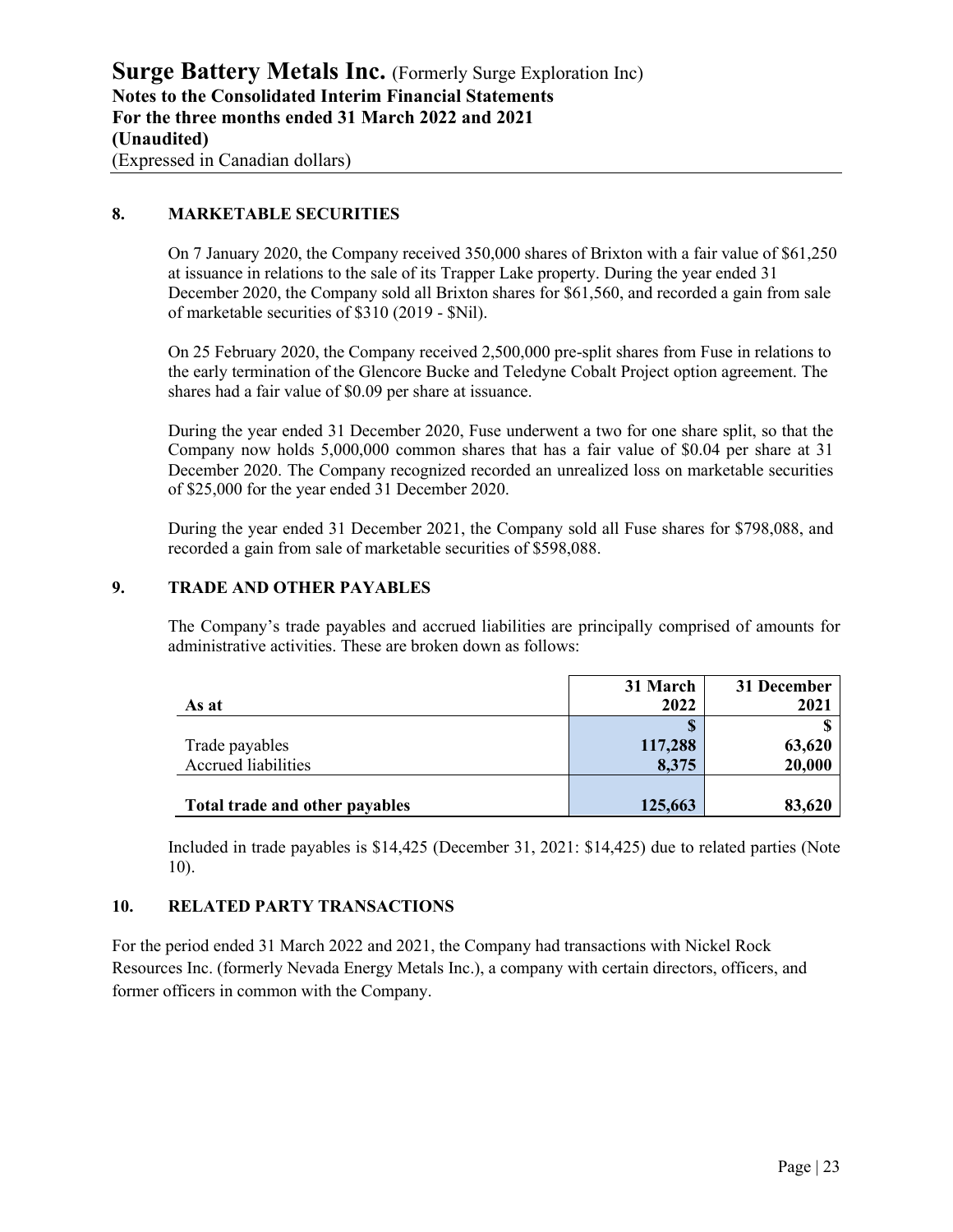**10. RELATED PARTY TRANSACTIONS (CONTINUED)**

### **10.1 Key management personnel compensation**

The remuneration of directors and other members of key management for the period ended 31 March 2022 and 2021 as follows:

| Period ended 31 March                                | 2022   |               |
|------------------------------------------------------|--------|---------------|
|                                                      |        |               |
| Short-term benefits – consulting and management fees | 33,000 | 26,000        |
|                                                      |        |               |
| <b>Total related party expenses</b>                  | 33,000 | <b>26,000</b> |

#### **10.2 Related party transactions are summarized as follows:**

Related party transactions for the period ended 31 March 2022 and 2021 summarized as follows:

| 31 March                                     | 2022   | 202    |
|----------------------------------------------|--------|--------|
|                                              |        |        |
|                                              |        |        |
| Consulting fees to Company controlled by CFO | 15,000 | 11,000 |
| Consulting fees to the Corporate Secretary   | 18,000 | 15,000 |
|                                              |        |        |
| <b>Total related party expenses</b>          | 33,000 | 26,000 |

### **10.3 Due from/to related parties:**

The liabilities of the Company include the following amounts due to related parties (Note 9):

| As at                               | 31 March | 31 December |
|-------------------------------------|----------|-------------|
|                                     | 2022     | 2021        |
|                                     |          |             |
| Former CFO                          | 1,076    | 1,076       |
| Nickel Rock Resources Inc.          | 13,349   | 13,349      |
|                                     |          |             |
| Total amount due to related parties | 14,425   | 14,425      |

These amounts are unsecured, interest-free and payable on demand.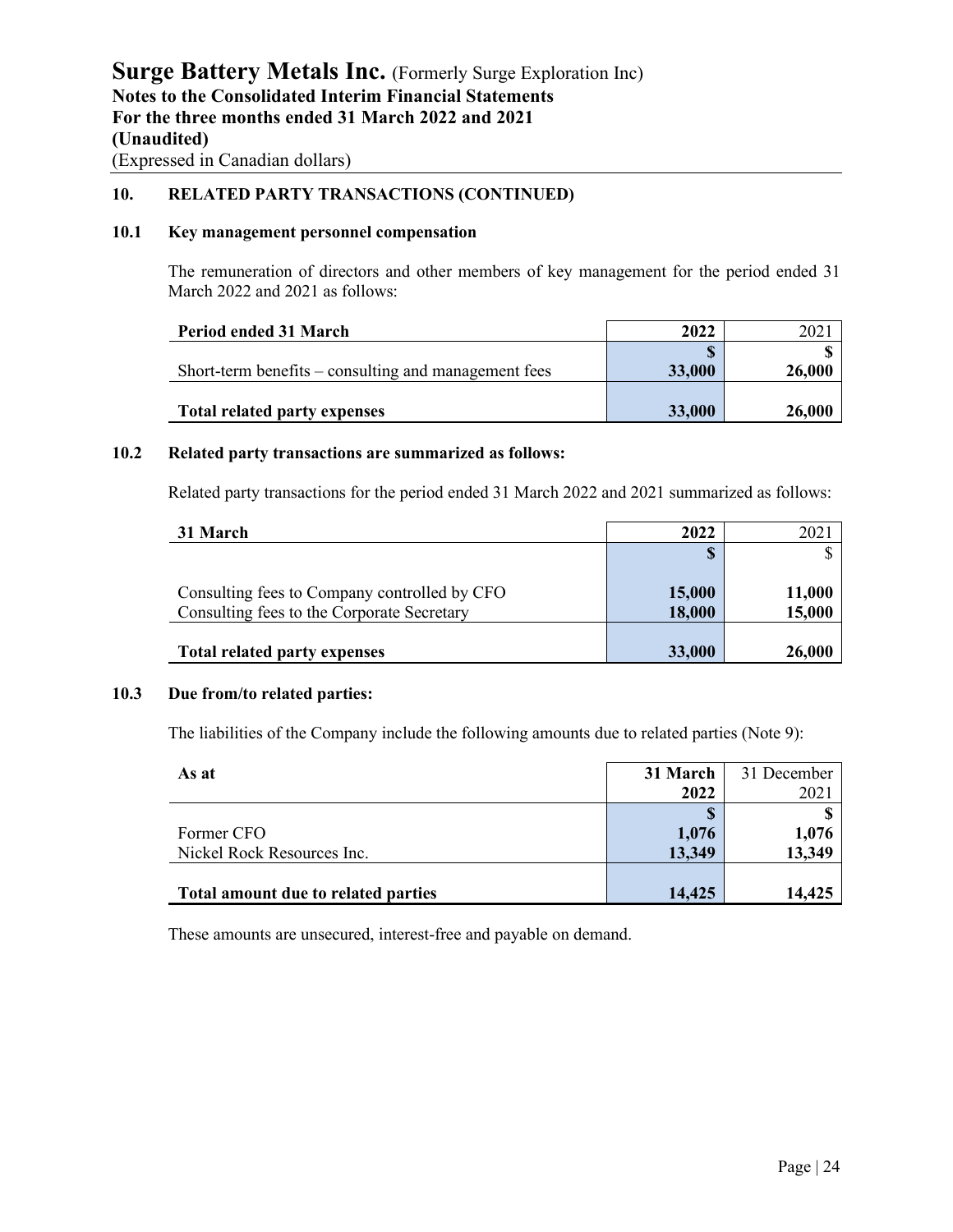### **11. SHARE CAPITAL**

#### **11.1 Authorized share capital**

The Company has an authorized share capital of an unlimited number of common shares with no par value.

As at 31 March 2022, the Company had 95,655,820 common shares issued and outstanding (31 December 2021: 94,505,820).

#### **11.2 Share issuance**

- a) Private Placements
	- On 4 February 2021, the Company issued 40,000,000 units at \$0.06 per unit for cash proceeds of \$2,400,000. Each Unit is comprised of one common share and one share purchase warrant which entitles the holder to purchase one additional common share at \$0.08 per share during the five years following the date of closing. The Company also paid finder fees in the amount of 3,950,000 common shares with a fair value of \$237,000 and 1,975,000 warrants with a fair value of \$213,675 (Note 13). The finders' warrants are exercisable at \$0.08 per share for five years and were valued using the Black Scholes Option Pricing Model with the following assumptions: expected life of 5 years, volatility of 160%, risk-free interest rate of 0.49%, and dividend yield of 0%.
	- On 15 December 2021, the Company issued 5,138,890 flow-through (FT) units at \$0.18 per FT unit for gross proceeds of \$925,000. Each FT unit comprises one flowthrough common share and one-half of one non-flow-through share purchase warrant. Each whole share purchase warrant entitles the holder to purchase one additional common share at \$0.22 per share for two years following the date of closing. The flowthrough premium recognized as a liability is \$179,861 (Note 13). The Company issued 411,110 finders' warrants with a fair value of \$36,544 and paid cash share issuance costs of \$87,185. The finders' warrants are exercisable at \$0.18 per share for two years and were valued using the Black Scholes Option Pricing Model with the following assumptions: expected life of 2 years, volatility of 132%, risk-free interest rate of 0.49%, and dividend yield of 0%.
- b) Exploration and Evaluation Property Acquisition
	- On 1 January 2021, the Company issued 200,000 common shares valued at \$16,000 in relation to the Quatse Lake property (Notes 7 and 13).
	- On 16 July 2021, the Company issued 250,000 common shares valued at \$63,750 in relation to the Northern Nevada property (Notes 7 and 13).
	- On 20 September 2021, the Company issued 200,000 common shares valued at \$68,000 and 71,200 finder's shares valued at \$24,208 in relation to the San Emidio property (Notes 7 and 13).
	- On 25 October 2021, the Company issued 200,000 common shares valued at \$74,000 in relation to the Quatse Lake property (Notes 7 and 13).
	- On 18 November 2021, the Company issued 5,000,000 common shares valued at \$ 1,075,000 in relation to the Nickel Project (Notes 7 and 13).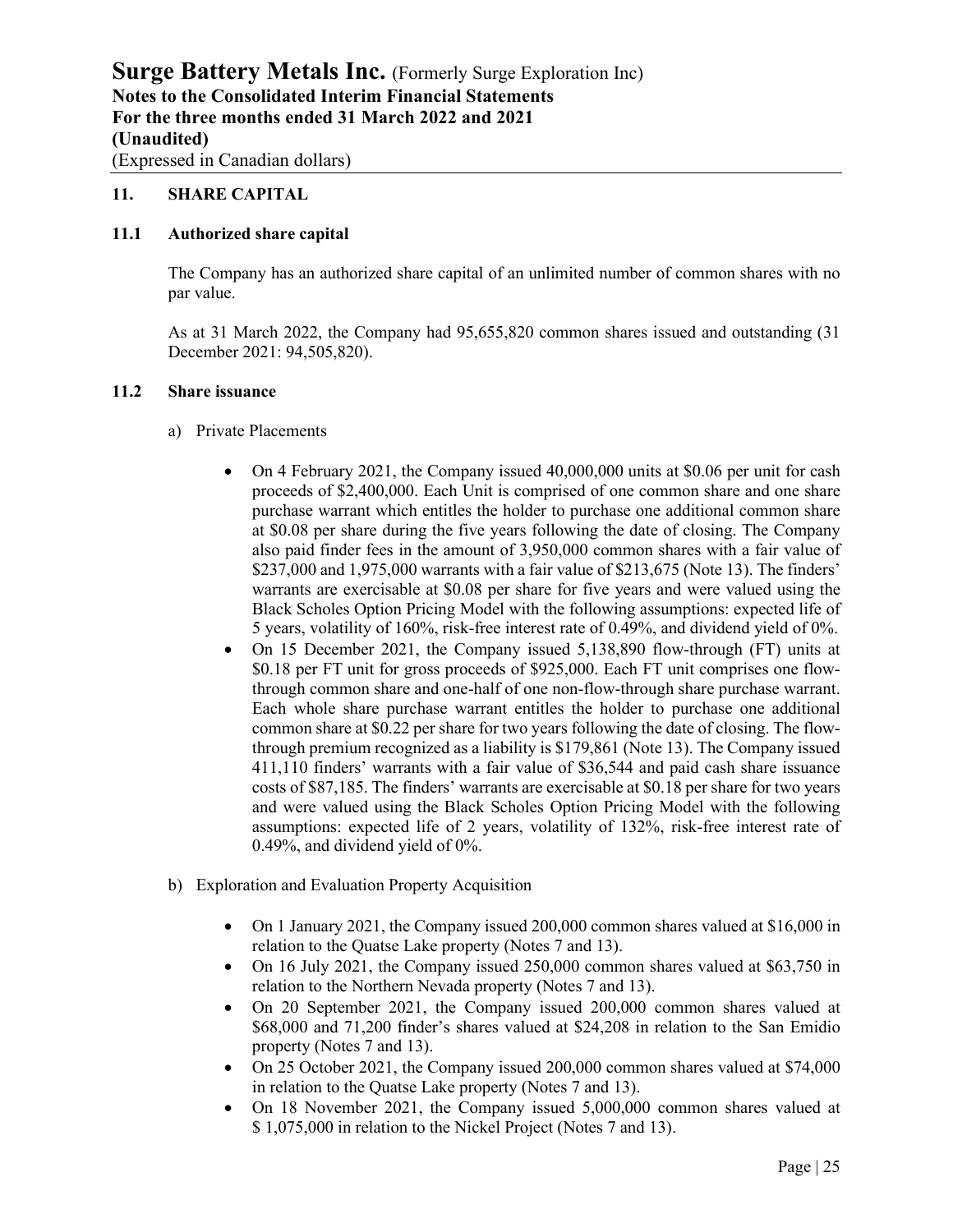### **11. SHARE CAPITAL (CONTINUED)**

### **11.2 Share issuance (continued)**

- On 25 March 2022, the Company issued 1,000,000 restricted common shares which shall vest and be released as follows: 25 per cent released upon exchange approval and 25 per cent released each three-month period thereafter. The shares will be issued pro rata as to 25 per cent to each individual optionor (Note 7).
- On 25 March 2022, the Company issued shares in relation to service agreement entered into on 3 November 2021. The Company issued \$33,000 in Shares of the Company at a deemed value of \$0.33 per share and the Company also issued \$7,500 in Shares at a deemed value of \$0.15 per share as these services have now been performed. (Notes 7 and 13) These shares represent the initial share payment and the second share payment under the terms of the Amended Agreement.

The remaining share payments will be paid after the services have been performed and Notice has been given to the Exchange as follows:

- i. \$7,500 in Shares on or about May 30, 2022, issued at the deemed price per share less applicable discount to market; (paid)
- ii. \$7,500 in Shares on or about August 30, 2022, issued at the deemed price per share less applicable discount to market; and
- iii. \$7,500 in Shares on or about November 30, 2022 to be issued at the deemed price per share less applicable discount to market.
- c) Issuance and Exercise of Options
	- During the year ended 31 December 2021, the Company issued 850,000 common shares related to the exercise of 850,000 options at exercise price of \$0.06 for proceeds of \$51,000. The weighted average share price on the dates of exercise was \$0.22.
- d) Issuance and Exercise of Warrants
	- During the year ended 31 December 2021, the Company issued 28,804,166 common shares related to the exercise of 28,804,166 warrants at exercise price of \$0.08 for proceeds of \$2,304,400. The weighted average share price on the dates of exercise was \$0.22.
	- On 25 March 2022, the Company granted 4,000,000 purchase warrants at an exercise price of \$0.30 per share for a period of five years from the Exchange approval of the property option agreement and shall vest and be released as follows: 25 per cent released upon exchange approval and 25 per cent released each three-month period thereafter (Note 7).

#### **11.3 Stock option**

The Company's incentive stock option plan allows for the grant of options to employees, consultants, officers and directors providing the number of shares that may be purchased under the option plan and all previously granted options, does not exceed 10% of the issued and outstanding share capital at the date of grant. The exercise price of the options granted will be no less than the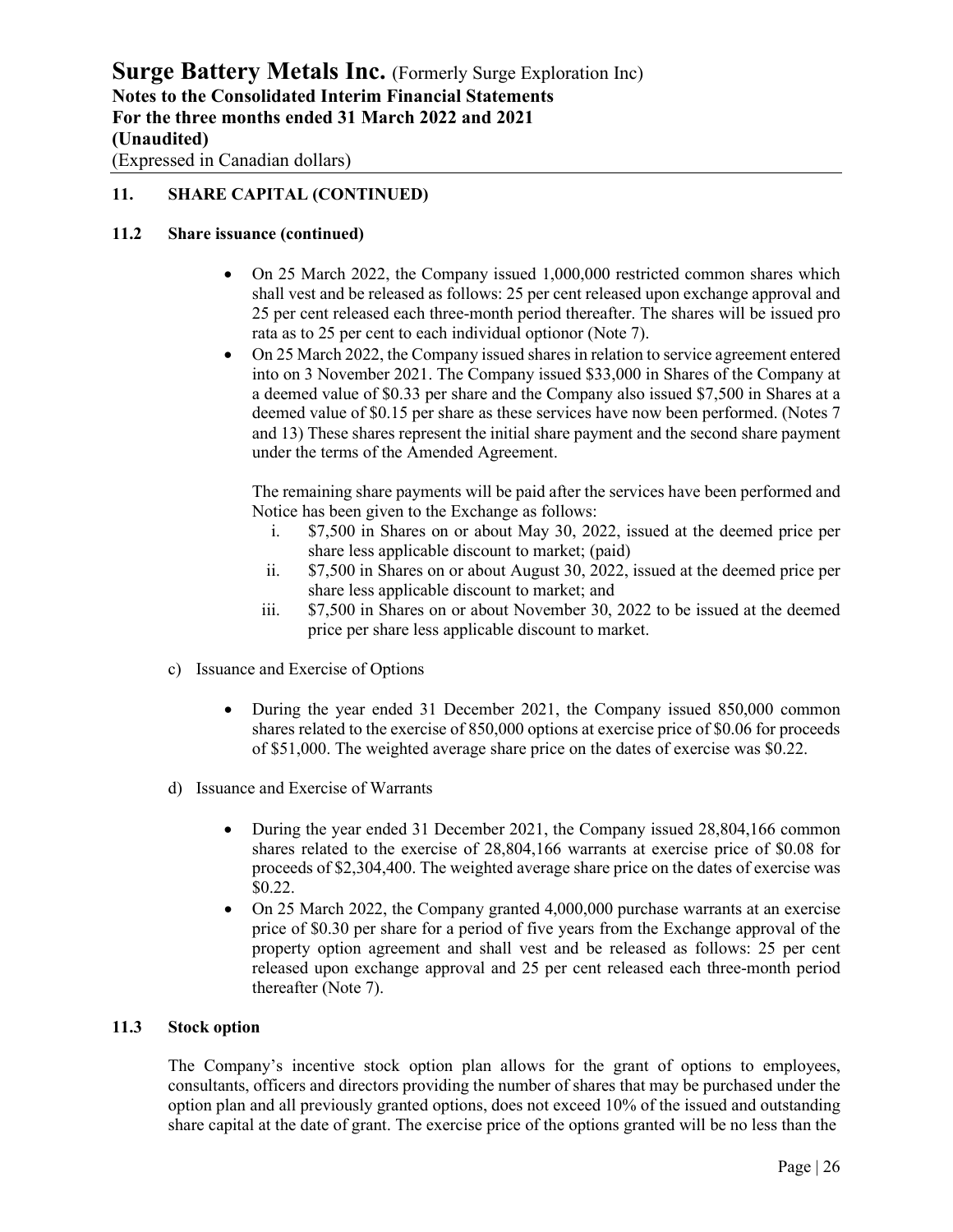### **11. SHARE CAPITAL (CONTINUED)**

### **11.3 Stock option (continued)**

discounted market price of the Company's shares (subject to a minimum of \$0.05) and the maximum term of the options is ten years.

During the year ended 31 December 2021, the Company granted the following stock options:

- 850,000 stock options on 8 January 2021 exercisable at \$0.06 for 5 years;
- 4,000,000 stock options on 9 February 2021 exercisable at \$0.105 for 5 years;
- 390,000 stock options on 13 April 2021 exercisable at \$0.19 for 5 years;
- 2,500,000 stock options on 13 August 2021 exercisable at \$0.165 for 5 years; and
- 500,000 stock options on 10 September 2021 exercisable at \$0.21 for 5 years.

All the above options vested upon grant.

The following is a summary of the changes in the Company's stock option activities for the periods ended 31 March 2022 and 31 December 2021:

|                            | 31 March 2022 |           | 31 December 2021 |           |
|----------------------------|---------------|-----------|------------------|-----------|
|                            |               | Weighted- |                  | Weighted- |
|                            |               | average   |                  | average   |
|                            | Number of     | exercise  | Number of        | exercise  |
|                            | options       | price     | options          | price     |
|                            |               |           |                  |           |
| Outstanding, beginning     | 7,343,000     | 0.15      | 383,000          | 0.67      |
| Granted                    | -             |           | 8,240,000        | 0.13      |
| Exercised                  | -             | -         | (850,000)        | 0.06      |
| Cancelled/Expired          | -             |           | (430,000)        | 0.42      |
| <b>Outstanding, ending</b> | 7,343,000     | 0.15      | 7,343,000        | 0.15      |

The following table summarizes information regarding stock options outstanding and exercisable as 31 March 2022:

|                       | Number of<br>options | Number of<br>options | Weighted-<br>average<br>remaining<br>contractual<br>life | Weighted-<br>average<br>exercise |
|-----------------------|----------------------|----------------------|----------------------------------------------------------|----------------------------------|
| <b>Exercise price</b> | outstanding          | exercisable          | (years)                                                  | price                            |
| <b>Options</b>        |                      |                      |                                                          |                                  |
| 11 December 2022      | 33,000               | 33,000               | 0.70                                                     | 0.35                             |
| 10 January 2023       | 120,000              | 120,000              | 0.78                                                     | 0.70                             |
| 08 February 2026      | 3,800,000            | 3,800,000            | 3.86                                                     | 0.11                             |
| 13 April 2026         | 390,000              | 390,000              | 4.03                                                     | 0.19                             |
| 13 August 2026        | 2,500,000            | 2,500,000            | 4.37                                                     | 0.17                             |
| 10 September 2026     | 500,000              | 500,000              | 4.45                                                     | 0.21                             |
| Total                 | 7,343,000            | 7,343,000            | 4.02                                                     | 0.15                             |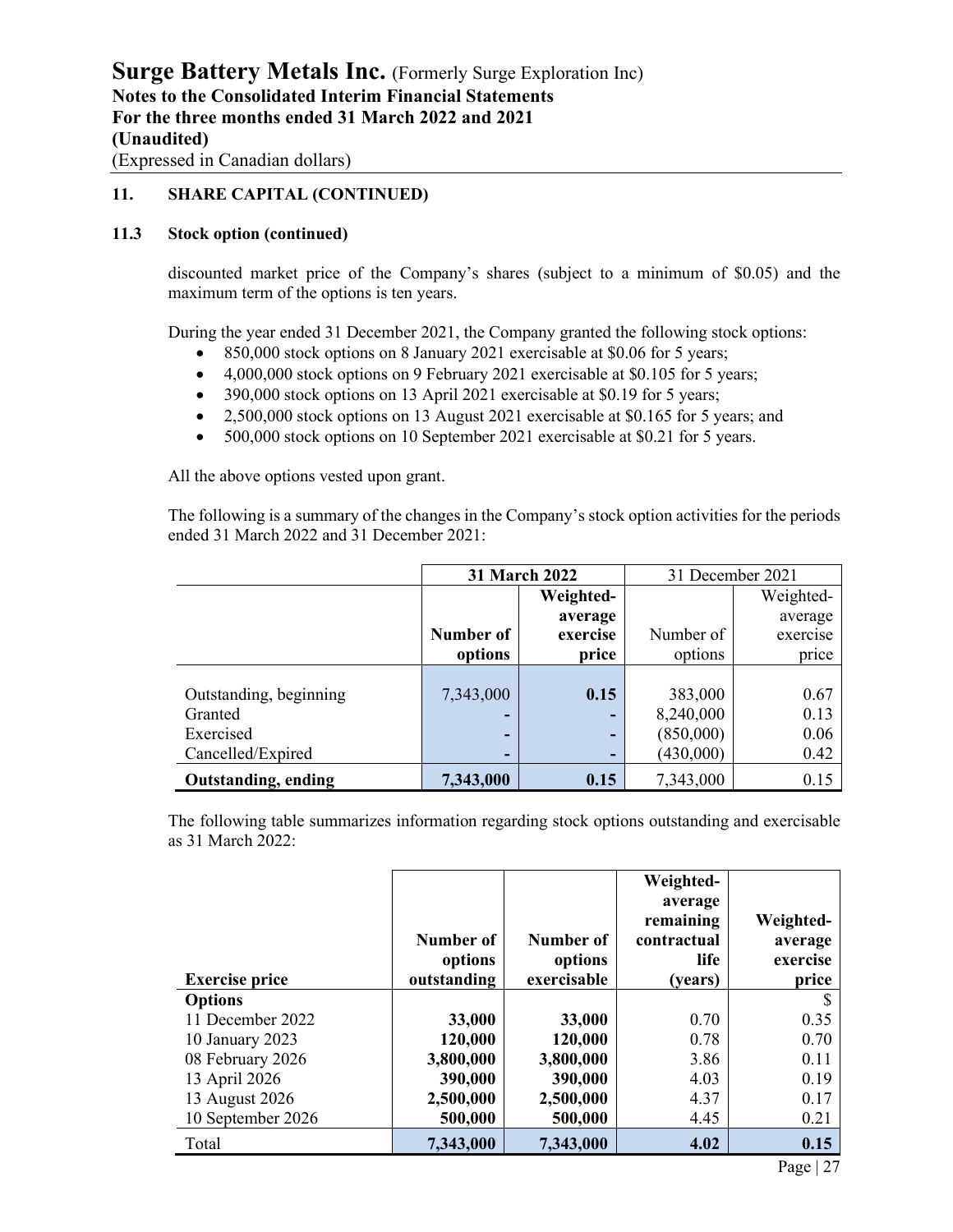### **11. SHARE CAPITAL (CONTINUED)**

### **11.4 Share purchase warrants**

The following is a summary of the changes in the Company's share purchase warrants for the period ended 31 March 2022 and 31 December 2021:

|                            | 31 March 2022 |           | 31 December 2021 |           |
|----------------------------|---------------|-----------|------------------|-----------|
|                            |               | Weighted- |                  | Weighted- |
|                            |               | average   |                  | average   |
|                            | Number of     | exercise  | Number of        | exercise  |
|                            | warrants      | price     | warrants         | price     |
|                            |               | S         |                  |           |
| Outstanding, beginning     | 16,151,388    | 0.10      | 800,000          | 0.50      |
| Granted                    | 4,000,000     | 0.09      | 44,955,554       | 0.09      |
| Exercised                  |               |           | (28, 804, 166)   | 0.08      |
| Cancelled/Expired          | -             |           | (800, 000)       | 0.50      |
|                            |               |           |                  |           |
| <b>Outstanding, ending</b> | 16, 151, 388  | 0.10      | 16, 151, 388     | 0.10      |

The following table summarizes information regarding share purchase warrants outstanding and exercisable as at 31 March 2022:

|                         |              | Weighted-        |                  |
|-------------------------|--------------|------------------|------------------|
|                         |              | average          |                  |
|                         | Number of    | remaining        | Weighted-        |
|                         | warrants     | contractual life | average exercise |
| <b>Exercise price</b>   | outstanding  | (years)          | price            |
| Share purchase warrants |              |                  |                  |
| 15 December 2023        | 2,980,554    | 1.71             | 0.21             |
| 03 February 2026        | 13,170,834   | 3.85             | 0.08             |
| 25 March 2027           | 4,000,000    | 4.99             | .30              |
|                         |              |                  |                  |
| <b>Total</b>            | 16, 151, 388 | 3.76             | 0.14             |

The company issued 4,000,000 vesting purchase warrants upon exchange approval of mineral property option agreement dated March 23, 2022, between Paul Lechler, John Van De Sand, David White, Darren Howe and Surge Battery Metals Inc (Notes 7 and 13). The purchase warrants are exercisable at \$0.30 per share for five years and were valued at \$353,320 using the Black Scholes Option Pricing Model with the following assumptions: expected life of 5 years, volatility of 107.29%, risk-free interest rate of 2.49%, and dividend yield of 0%.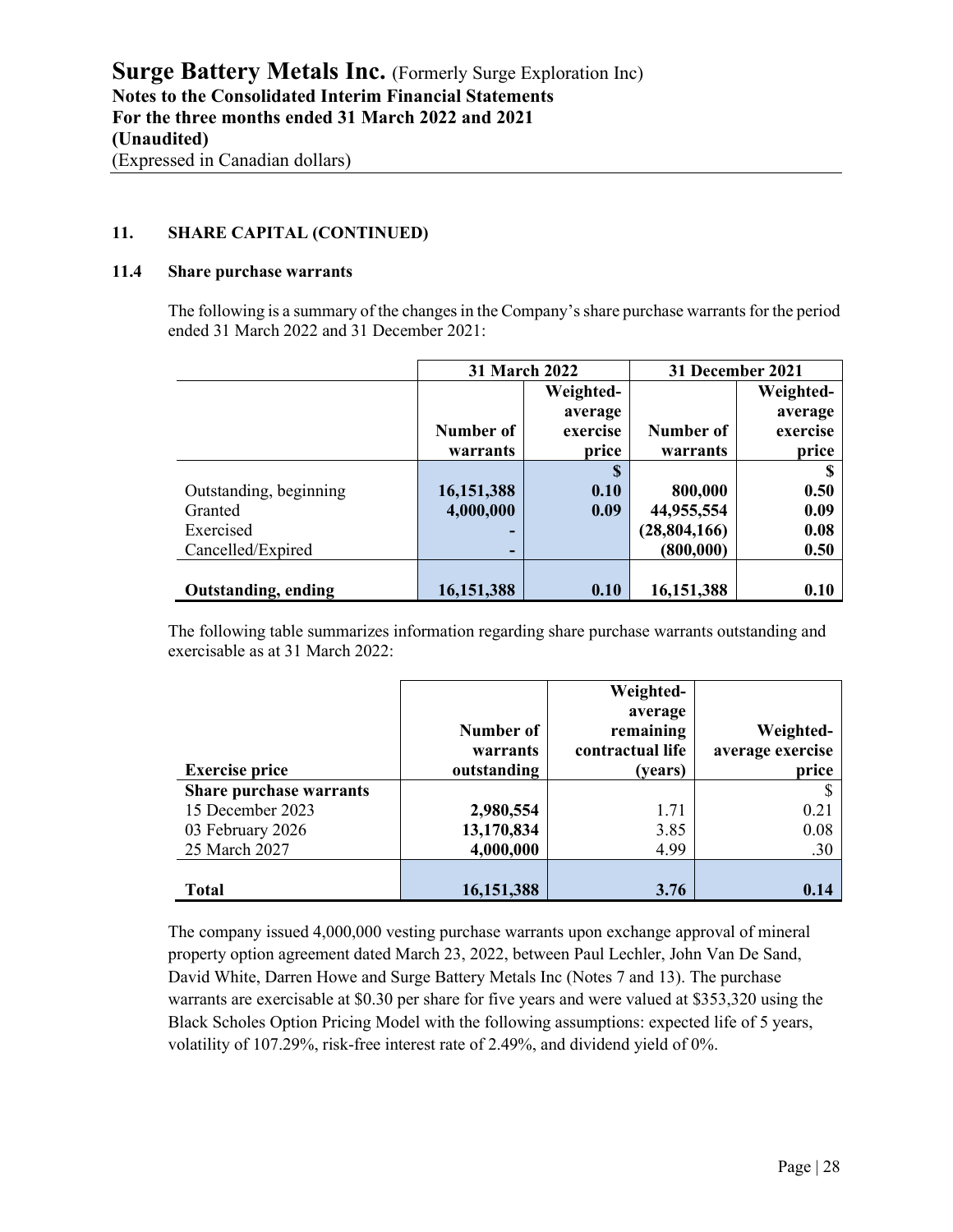#### **12. LOSS PER SHARE**

The calculation of basic and diluted loss per share is based on the following data:

|                                                       | <b>31 March 2022</b> | 31 March 2021 |
|-------------------------------------------------------|----------------------|---------------|
| Net loss for the period                               | $$^{(789,319)}$$     | 65,398        |
| Weighted average number of shares – basic and diluted | 94,570,427           | 53,991,564    |
| Loss per share, basic and diluted                     | (0.008)              | (0.001        |

The basic loss per share is computed by dividing the net loss by the weighted average number of common shares outstanding during the period. The diluted loss per share reflects the potential dilution of common share equivalents, such as outstanding stock options, share purchase warrants and convertible debentures, in the weighted average number of common shares outstanding during the period, if dilutive. All of the stock options and share purchase warrants were anti-dilutive for the period ended 31 March 2022 and 2021.

### **13. SUPPLEMENTAL CASH FLOW INFORMATION**

During the period ended 31 March 2022 and 2021, the Company had the following noncash investing activities:

- The company granted 4,000,000 warrants purchase with respect to of mineral property option agreement dated March 23, 2022 valued at \$353,320 (Note 7 and 11);
- The company issued restricted shares with respect to of mineral property option agreement dated March 23, 2022 valued at \$130,000 (Note 7 and 11); and
- The company issued shares with respect to of service agreement dated November 3, 2021 valued at \$40,500 (Note 11).

### **14. FINANCIAL INSTRUMENTS**

#### **14.1 Categories of financial instruments**

|                                     | 31 March 2022 | 31 December 2021 |
|-------------------------------------|---------------|------------------|
| <b>FINANCIAL ASSETS</b>             | \$            |                  |
| <b>FVTPL, at fair value</b><br>Cash | 3,390,592     | 3,969,954        |
| <b>Total financial assets</b>       | 3,390,592     | 3,969,954        |
| Liabilities, at amortized cost      |               |                  |
| Trade and other payables            | 130,014       | 63,620           |
| <b>Total financial liabilities</b>  | 130,014       | 63,620           |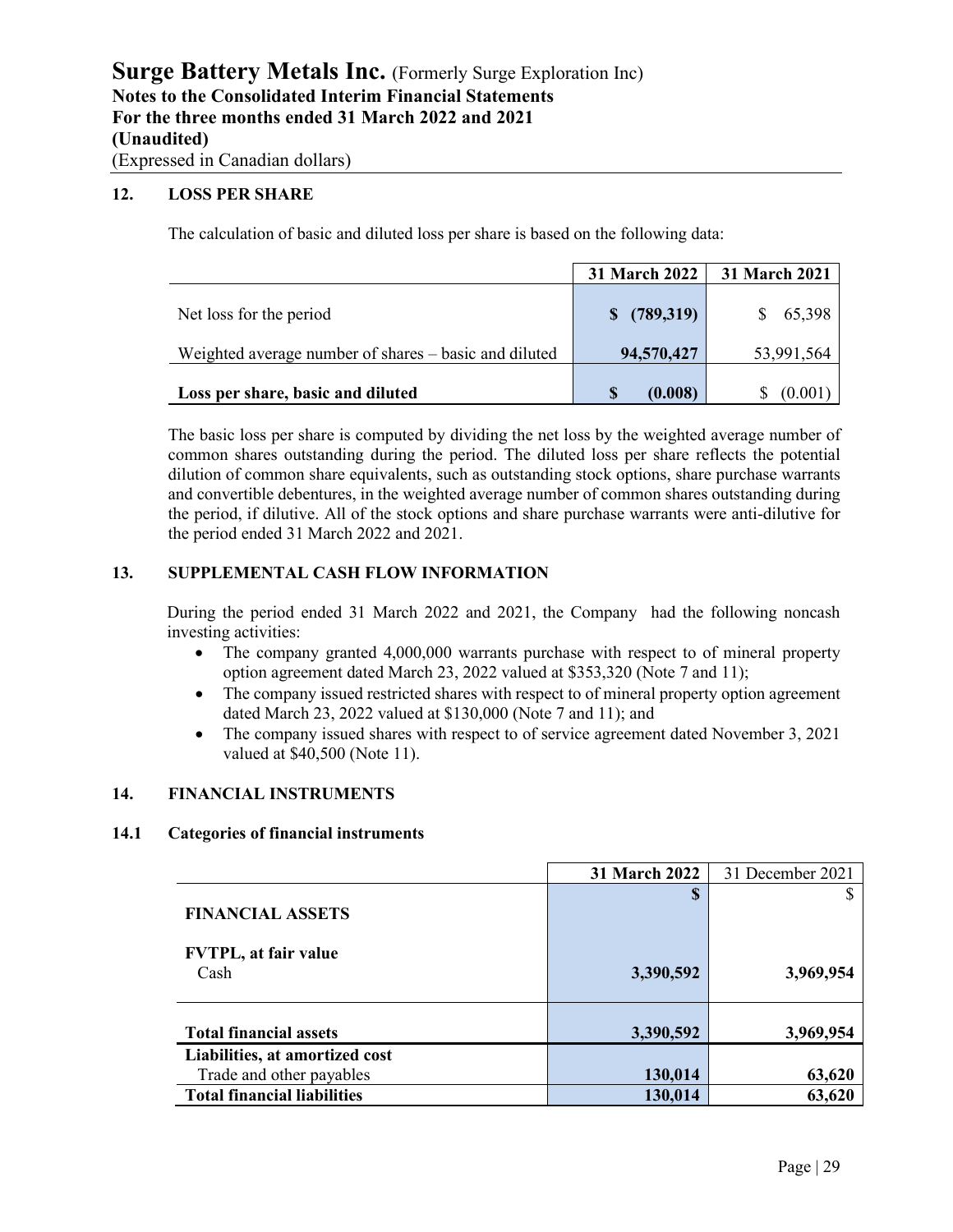### **14. FINANCIAL INSTRUMENTS (CONTINUED)**

#### **14.1 Categories of financial instruments (continued)**

The Company is exposed through its operations to the following financial risks:

- Market Risk
- Credit Risk
- Liquidity Risk

In common with all other businesses, the Company is exposed to risks that arise from its use of financial instruments. This note describes the Company's objectives, policies and processes for managing those risks and the methods used to measure them. Further quantitative information in respect of these risks is presented throughout these Consolidated interim financial Statements.

There have been no substantive changes in the Company's exposure to financial instrument risks, its objectives, polices and processes for managing those risks or the methods used to measure them from previous years unless otherwise stated in the note.

In common with all other businesses, the Company is exposed to risks that arise from its use of financial instruments. This note describes the Company's objectives, policies and processes for managing those risks and the methods used to measure them. Further quantitative information in respect of these risks is presented throughout these consolidated interim financial statements.

There have been no substantive changes in the Company's exposure to financial instrument risks, its objectives, polices and processes for managing those risks or the methods used to measure them from previous years unless otherwise stated in the note.

#### **14.2 General objectives, policies and processes**

The Board of Directors has overall responsibility for the determination of the Company's risk management objectives and policies and, whilst retaining ultimate responsibility for them, it has delegated the authority for designing and operating processes that ensure the effective implementation of the objectives and policies to the Company's finance function. The Board of Directors receives monthly reports through which it reviews the effectiveness of the processes put in place and the appropriateness of the objectives and policies it sets.

The overall objective of the Board of Directors is to set policies that seek to reduce risk as far as possible without unduly affecting the Company's competitiveness and flexibility. Further details regarding these policies are set out below.

#### **14.3 Market risk**

Market risk is the risk that the fair value of future cash flows of a financial instrument will fluctuate because of changes in market prices. Market prices are comprised of two types of risk: interest rate risk and equity price risk.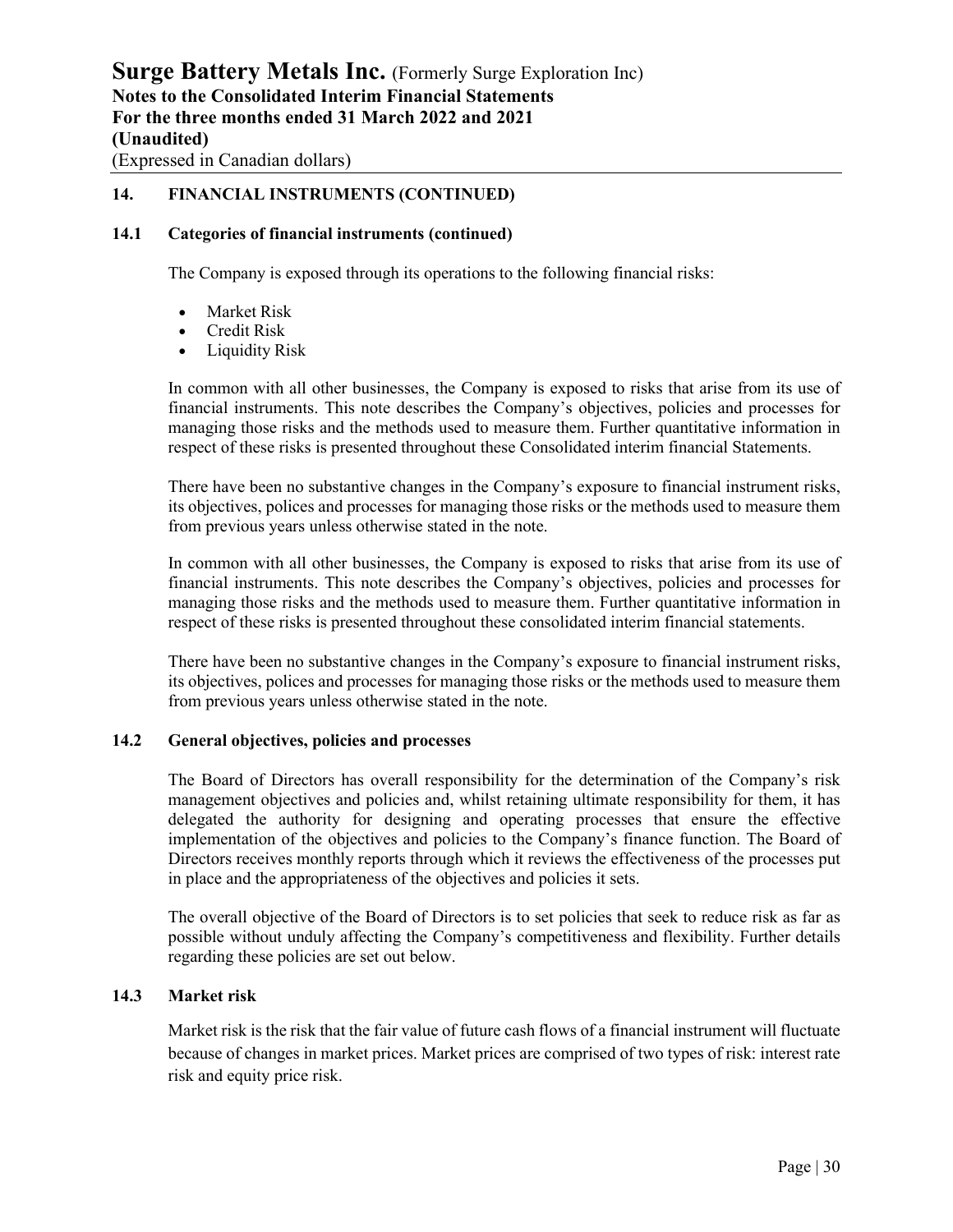### **14. FINANCIAL INSTRUMENTS (CONTINUED)**

#### **14.4 Interest rate risk**

Interest rate risk is the risk that future cash flows will fluctuate as a result of changes in market interest rates. The Company does not have any borrowings. Interest rate risk is limited to potential decreases on the interest rate offered on cash and cash equivalents held with chartered Canadian financial institutions. This risk is considered minimal.

#### **14.5 Credit risk**

Credit risk is the risk of financial loss to the Company if a customer or counterparty to a financial instrument fails to meet its contractual obligations. The Company's credit risk is primarily attributable to its cash. The Company limits exposure to credit risk by maintaining its cash with large financial institutions.

#### **14.6 Liquidity risk**

Liquidity risk is the risk that the Company will not be able to meet its financial obligations as they become due. The Company manages liquidity risk by maintaining adequate cash and restricted cash balances. The Company continuously monitors both actual and forecasted cash flows and matches the maturity profile of financial assets and liabilities.

As at 31 March 2022, the Company had a cash balance of \$3,390,592 (31 December 2021: \$3,969,954) and receivables of \$17,105 (31 December 2021: \$15,652) to settle current liabilities due in twelve months or less of \$318,250 (31 December 2021: \$263,481) and carry out its planned exploration program in the coming year. Management seeks additional financing through the issuance of equity instruments and liquidation of its marketable securities, either partial or in full, to continue its operations, and while it has been successful in doing so in the past, there can be no assurance it will be able to do so in the future. Liquidity risk is assessed as high.

#### **14.7 Currency risk**

The Company is exposed to currency risk by incurring certain expenditures and holding assets denominated in currencies other than the Canadian dollar. The Company does not use derivative instruments to reduce its currency risk. Assuming all other variables remain constant, a 1% change in the Canadian dollar against the US dollar would not result in a significant change to the Company's operations. Currency risk is assessed as moderate.

#### **14.8 Determination of fair value**

The carrying amounts for cash and accounts payable approximate fair value due to their short-term nature.

Financial instruments measured at fair value are classified into one of three levels in the fair value hierarchy according to the relative reliability of the inputs used to estimate the fair values. The three levels of the fair value hierarchy are:

- Level 1 Unadjusted quoted prices in active markets for identical assets or liabilities;
- Level 2 Inputs other than quoted prices that are observable for the asset or liability either directly or indirectly; and
- Level 3 Inputs that are not based on observable market data.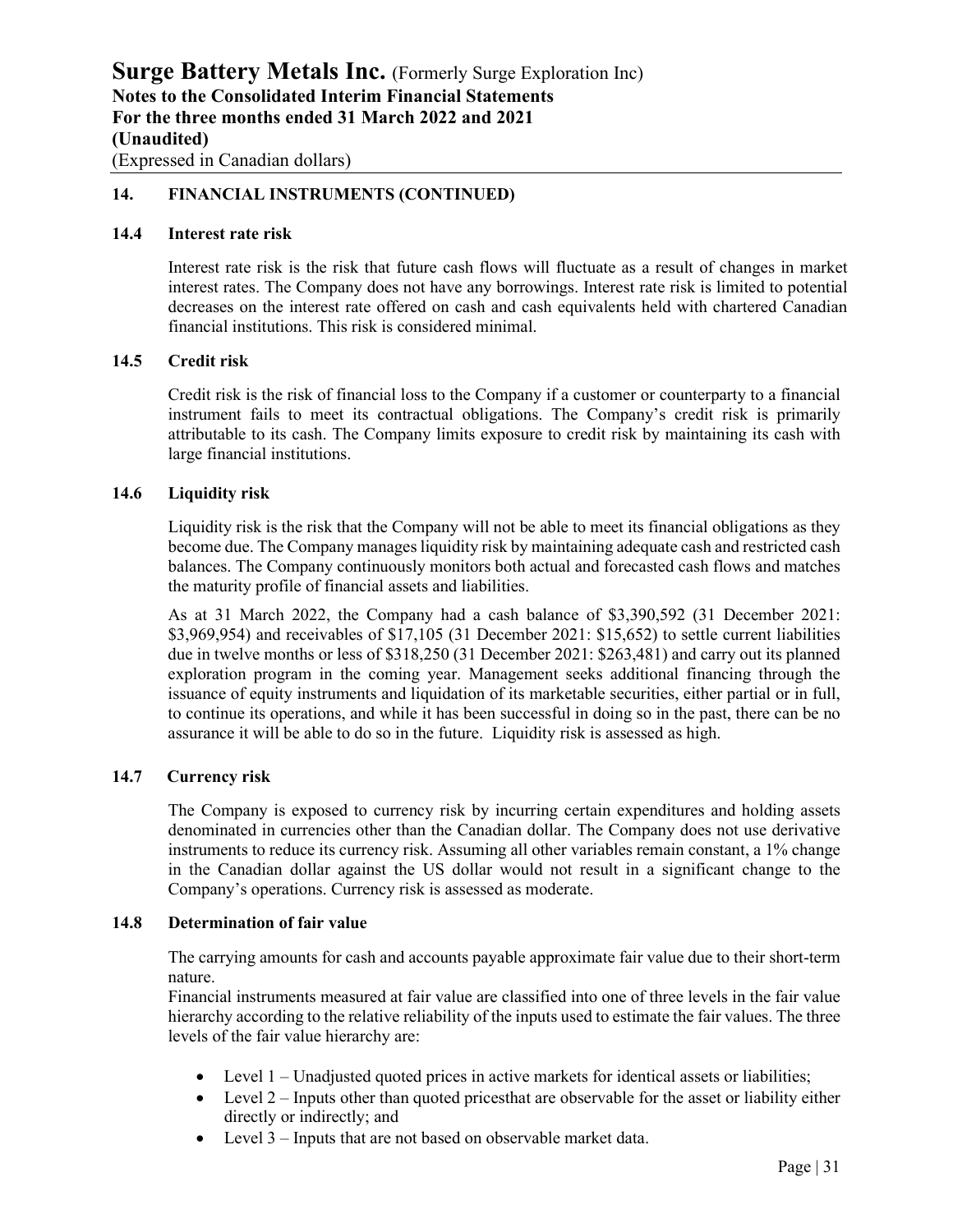### **14. FINANCIAL INSTRUMENTS (CONTINUED)**

### **14.8 Determination of fair value (continued)**

The Company's cash and marketable securities are measured at fair value level 1 inputs

### **15. CAPITAL DISCLOSURES**

The Company's objectives when managing capital are to maintain an appropriate capital base in order to:

- 1. Advance the Company's corporate strategies to create long-term value for its stakeholders;
- 2. Sustain the Company's operations and growth throughout metals and materials cycles; and
- 3. Ensure compliance with the covenants of any applicable credit facility and other financing facilities used from time to time.

The Company monitors its capital and capital structure on an ongoing basis to ensure it is sufficient to achieve the Company's short-term and long-term strategic objectives. Management primarily funds the Company's exploration by issuing share capital, rather than using other capital sources that require fixed repayments of principal and interest. Management closely monitors its cash balance. The balance of cash as at 31 March 2022 was \$3,390,592 (31 December 2021: \$3,969,954). The Company does not currently have significant debt outstanding and there are presently no formal capital requirements with which the Company has not complied.

Management reviews its capital management approach on an ongoing basis and believes that this approach, given the relative size of the Company, is appropriate. There were no changes in the Company's approach to capital management during the period ended 31 March 2022.

### **16. SEGMENTED INFORMATION**

The Company's only business activity is exploration and development of exploration and evaluation properties carried out in Canada.

### **17. COMMITMENTS AND CONTINGENCIES**

- a) As at 31 March 2022, the Company has \$813,957 (31 December 2021: \$925,000) remaining to be spent on qualifying Canadian exploration expenditures under the terms of the flowthrough share agreements (Notes 5, 7 and 11).
- b) As at 31 March 2022, the Company owns exploration and evaluation properties (Note 7). Management does not consider that any amounts related to decommissioning liabilities are payable although there is no assurance that a formal claim will not be made against the Company for some or all of these obligations in the future.
- c) The Company has indemnified the subscribers of flow-through shares of the Company issued in prior years against any tax related amounts that may become payable as a result of the Company not making eligible expenditures.